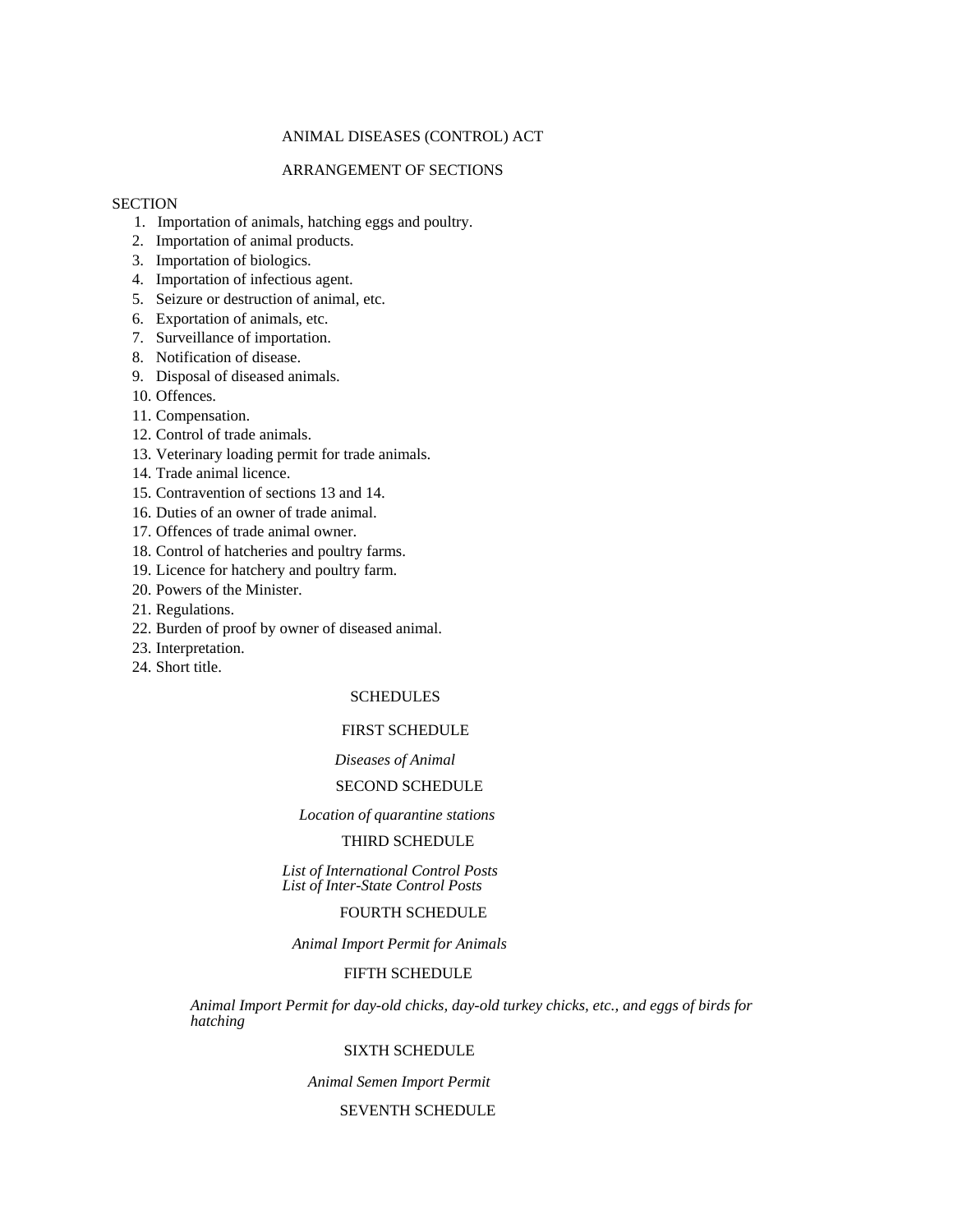*Trade Animal Licence (annual) (endorsements)* 

#### EIGHTH SCHEDULE

*Trade Animal Licence (temporary)* 

#### NINTH SCHEDULE

*Veterinary Movement Loading Permit* 

# TENTH SCHEDULE

*Licence for poultry [arm/hatchery establishment* 

#### ELEVENTH SCHEDULE

*Animal vaccine, infectious agents and other biologics Import Permit* 

# TWELFTH SCHEDULE

*Animal Export Permit (pet birds and animals)* 

**An Act to provide for the control and prevention of animal diseases, with the object of preventing the introduction and spread of infectious and contagious diseases among animals, hatcheries and poultries in Nigeria.** 

[Commencement] *[24th February, 1988]* 

#### **1. Importation of animals, hatching eggs and poultry**

(1) As from the commencement of this Act, the importation of any animal, hatching eggs or poultry into Nigeria from any other country by land, sea or air is prohibited except under a permit, in the form set out in the Fourth or Fifth Schedule to this Act, granted by the Director who in each case shall state the conditions under which the animal, hatching eggs or poultry may be imported.

[Fourth and Fifth Schedules.]

(2) Any animal, hatching eggs or poultry imported by land, sea or air may be subjected to such examination, disinfection, inoculation and quarantine at the risk and expense of the owner thereof as the Director may deem necessary.

(3) Any animal, hatching eggs or poultry which for the purposes of trade is brought into Nigeria across an international border whether on the hoof or by road, rail, sea or air shall be subject to inspection at any of the quarantine stations or control posts listed in the Second and Third Schedules to this Act by an authorised officer for the purposes of ascertainment that such animal, hatching eggs or poultry is duly permitted to travel and fit to do so.

[Second and Third Schedules.]

#### **2. Importation of animal products**

The importation of animal semen, egg or any other animal product into Nigeria from any country is prohibited except under a permit, in the form set out in the Sixth Schedule to this Act, granted by the Director who may in each case state the conditions under which the semen, egg or any other animal product may be imported.

[Sixth Schedule.]

# **3. Importation of biologics**

The importation of any biologics into Nigeria from any country is prohibited except under a permit, in the form set out in the Eleventh Schedule to this Act, granted by the Director who may state the condition or conditions under which the biologics may be imported.

[Eleventh Schedule.]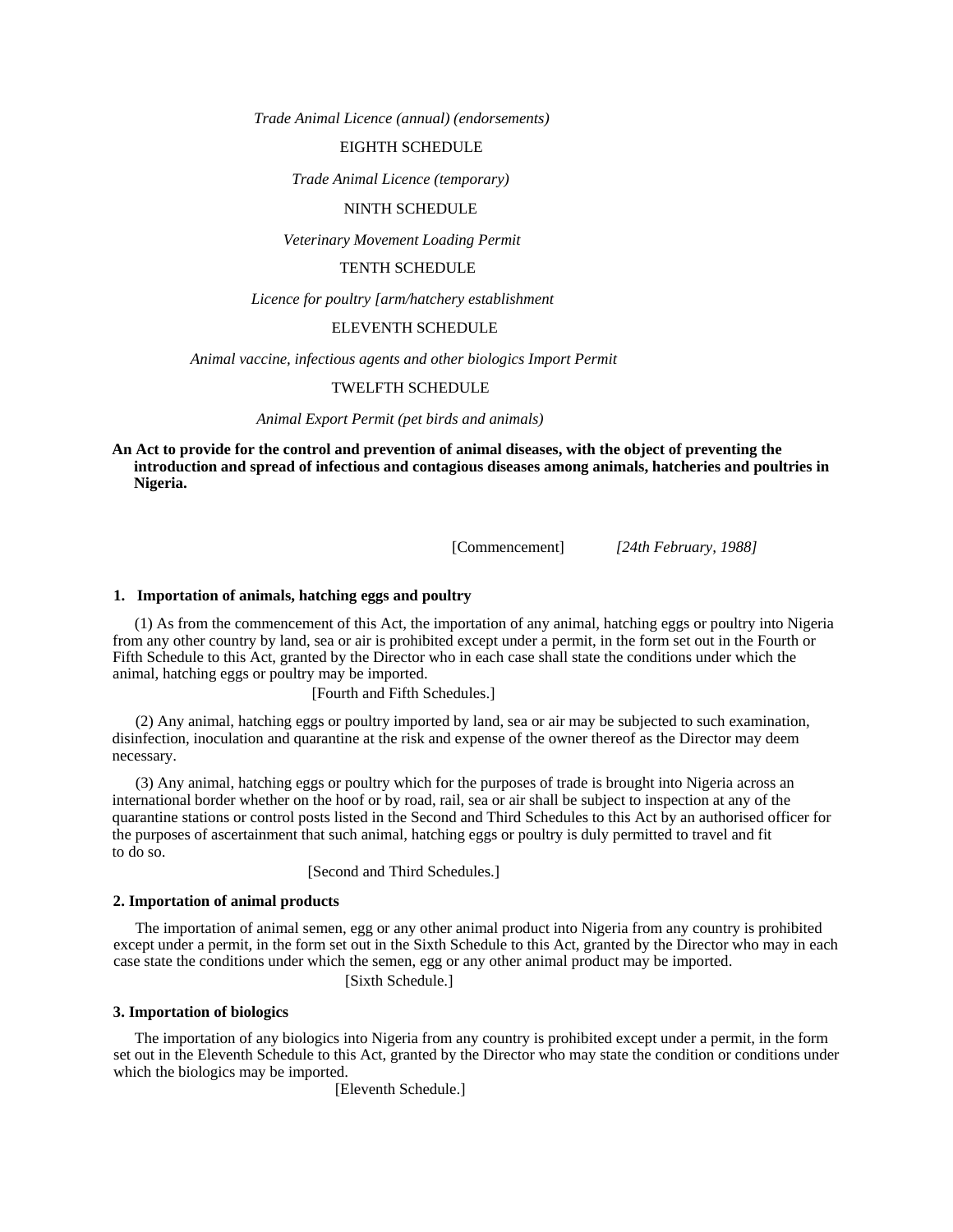#### **4. Importation of infectious agent**

The importation into Nigeria of any infectious agent in any form is prohibited except under a permit, in the form set out in the Eleventh Schedule to this Act, granted by the Director.

[Eleventh Schedule.]

#### **5. Seizure or destruction of animal, etc.**

Any animal, animal products, biologic or infectious agent which is not imported in accordance with the provisions of sections 1, 2, 3 and 4 of this Act shall be seized or caused to be destroyed immediately on arrival by the Director, or by an authorised officer without prejudice to the imposition of any penalty for the contravention of these provisions:

Provided that such seizure or destruction shall be reported without delay to the magistrates having jurisdiction in that area.

#### **6. Exportation of animals, etc.**

The exportation of any animal, hatchery eggs or poultry out of Nigeria to any other country by land, sea, or air is prohibited except under a permit, in the form set out in the Twelfth Schedule to this Act, granted by the Director who in each case shall state the conditions under which the animal, hatching eggs or poultry may be exported. [Twelfth Schedule.]

# **7. Surveillance of importation**

(1) If a veterinary officer, police officer or any authorised officer has reason to believe that there is in any premises, animal, animal product, biologic or infectious agent which has been imported into Nigeria in contravention of the provisions of this Act, he shall-

- *(a)* within reasonable time enter, inspect the premises and examine any suspected animal, animal product, biologic or infectious agent therein;
- *(b)* demand, from the owner or person in charge or in possession, for the evidence of permission to import such animal, animal product, biologic or infectious agent found on the premises;
- *(c)* where he has reasonable ground to believe that such animal, animal product, biologic or infectious agent, has been imported without permit, seize or detain such animal at the risk and expense of the owner or importer for a period of not less than 24 hours, after which the animal, animal product, biologic or infectious agent shall be quarantined or penalty shall be imposed if no proof of permission to import can be produced.

(2) Any person who is guilty of any such breach, non-compliance or contravention under this section shall be guilty of an offence and shall be liable on conviction to a fine of not less than N1,000 or imprisonment for three months or to both such tine and imprisonment.

#### **8. Notification of disease**

(1) Any person having in his charge or under his control any animal infected or suspected to be infected with any of the diseases listed in the First Schedule to this Act shall keep such animal separate from other animals not so infested or suspected to be infected and shall forthwith give notice of the fact of the animal being so infected or suspected to be infected to a veterinary officer or the nearest veterinary surgeon or the prescribed officer in the Local Government Area.

#### [First Schedule]

(2) When any animal so infected or suspected to be infected is being transported, neither such animal nor any animal with which it has been in contact shall be moved except in so far as may be necessary for effecting isolation or for procuring food or water pending the directions of a veterinary officer.

(3) Every veterinary officer, veterinary surgeon or prescribed officer receiving a notification under subsection (1) of this section or otherwise becoming aware that any animal within the limit of his jurisdiction is infected with disease shall take measures to enforce the provisions of this section with regard to the isolation and non-movement of the animal and shall forthwith notify the nearest magistrate or police officer.

(4) A veterinary officer, if he is of the opinion that any animal is infected with any disease, or if he has reason to believe that any animal has been exposed to infection, shall administer veterinary vaccines or biologicals or issue such orders, directions or prohibitions as he may consider necessary or advisable to prevent the spread of the disease and may cause any such animal to be slaughtered if he considers that the slaughter of such animal is necessary for the prevention of the spread of the disease and shall inform the police forthwith.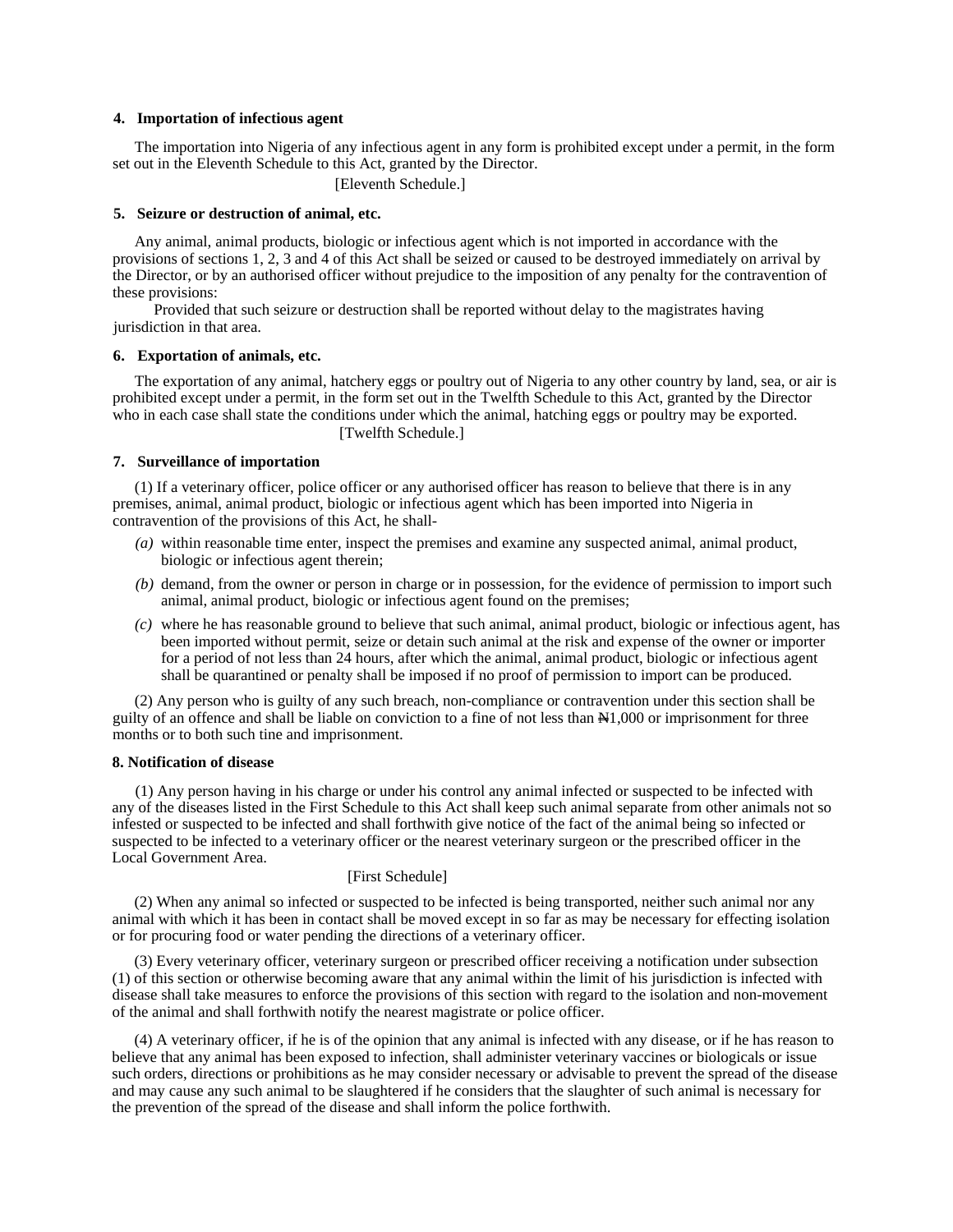(5) All veterinary vaccines shall be handled, sold or administered only by a veterinary surgeon or prescribed officer.

#### **9. Disposal of diseased animals**

(1) Where any animal-

- *(a)* dies of a disease or is slaughtered in accordance with the provisions of this Act; or
- *(b)* is slaughtered otherwise than in accordance with the provisions of this Act,

and its carcass is in the opinion of the veterinary officer infected with disease, such carcass shall be disposed of by burning or in such manner as the veterinary officer may direct.

(2) Any fodder, litter, utensils, pens or any other thing which may, in the opinion of a veterinary officer, have come in contact with such animal or its carcass shall be disposed of as directed by the veterinary officer.

(3) A veterinary officer-

- *(a)* may, for the purpose of examining a diseased animal and after disclosing his identity, enter into any premises and may, for the purpose or diagnosing diseases, take blood smears and apply such tests as he may consider necessary; or
- *(b)* may seize and detain any animal in relation to which any such breach, non-compliance or contravention has been committed, provided that such seizure and detention shall be reported without delay to a magistrate or police officer having jurisdiction in the area in which the animal has been seized.

### **10. Offences**

(1) Except as otherwise provided in this Act, any person who is guilty of an offence, non-compliance or contravention of this Act, shall be guilty of an offence and shall be liable on conviction to a fine of N250 or to imprisonment for three months, and any animal in relation to which the offence has been committed may be forfeited.

(2) Whenever a magistrate is satisfied by evidence on oath that there is reason to believe that an offence has been committed in relation to any animal which has been seized and detained but that the offender is unknown or cannot be found, he may order the forfeiture of such animal:

Provided that, no order shall be carried out under this subsection unless the owner (if his name and whereabouts be known) of such animal shall have had opportunity of appearing before the magistrate to show cause why the order should not be complied with.

(3) Whenever a magistrate is satisfied by evidence on oath that there is reason to believe that an offence has been committed in relation to any animal which has been seized and detained, he may order the owner of such animal to pay into court such sum as he may consider reasonable to cover the expenses of the seizure, removal and detention of the animal, and unless such sum be paid within such time as may be specified in the order, the animal shall be forfeited.

#### **11. Compensation**

(1) Compensation may be paid to the owner of any animal which is slaughtered or of any hide or skin or other part of a carcass which is destroyed under this Act.

(2) Compensation shall not be paid in respect of any animal which is, or is suspected of being infected with rabies or in respect of any animal in relation to which any offence under these or any other provisions under this Act has been committed, or in respect of any hide or skin or other part of any carcass which is certified by a veterinary officer to be infected with disease.

(3) Where any animal is slaughtered or any hide or other part of any carcass is destroyed according to the provisions of section 8 of this Act, a certificate by a veterinary officer that such animal or hide or skin or other part of the carcass was infected with disease shall be accepted as conclusive proof thereof in any legal proceedings.

(4) The compensation which may be paid in respect of an animal slaughtered or any hide or skin or part of a carcass destroyed in accordance with the provisions of this Act shall not exceed the value of the animal or hide or skin or part of the carcass immediately before it was slaughtered or destroyed.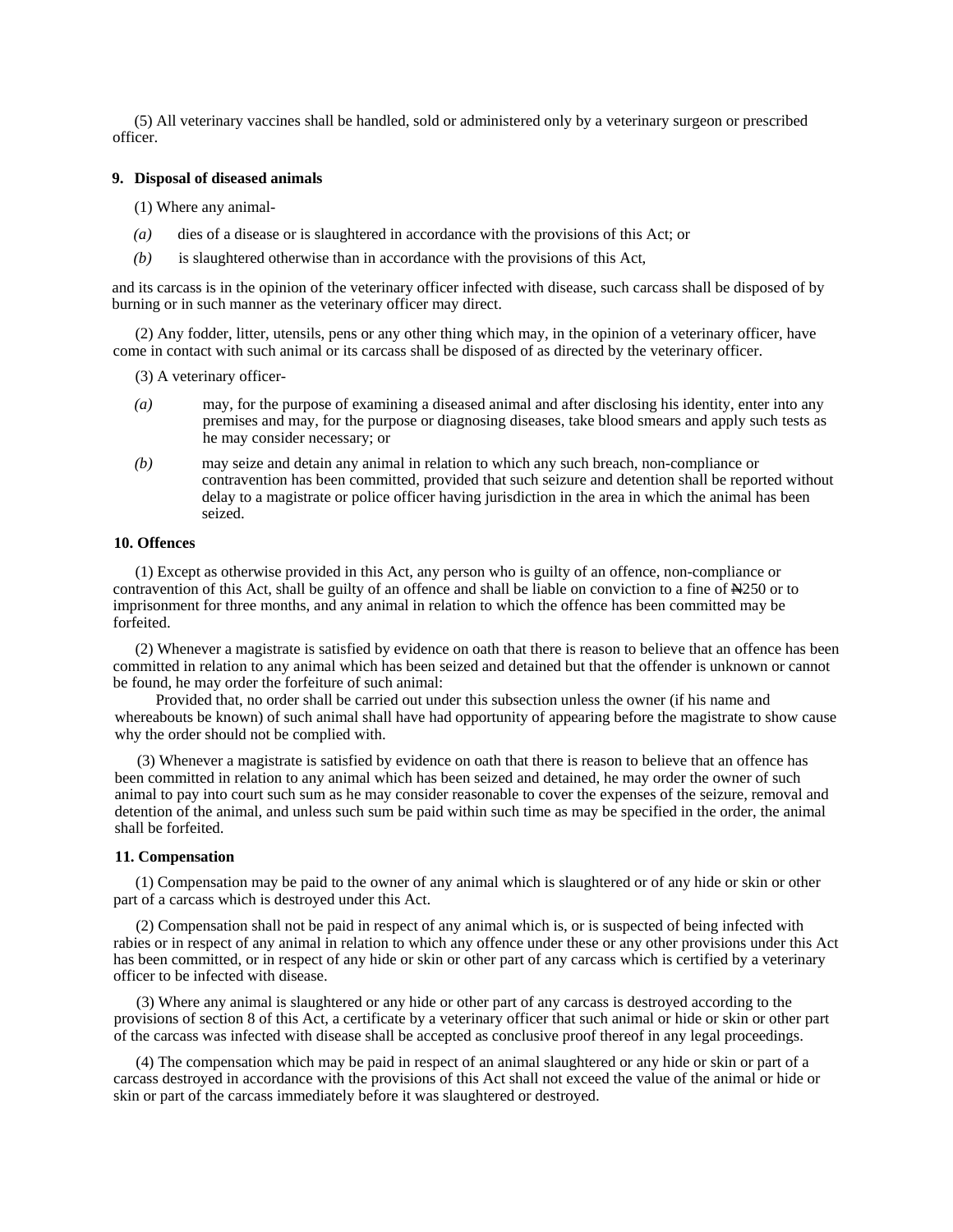(5) Claims for compensation shall be made in writing to the Minister or Commissioner through a magistrate having jurisdiction in the area in which the animal was slaughtered, and the Minister or Commissioner if, after such inquiry as he may think proper, is satisfied that compensation may be paid in the circumstances of the claim, shall assess the compensation and direct the payment thereof.

#### **12. Control of trade animals**

(1) The Minister may, by notice published in the Federal *Gazette,* specify the areas to which the provisions hereunder shall apply.

(2) The Minister or Commissioner may by notice published in the Federal *Gazette* establish more inspection stations and control posts at specified places.

(3) The control of trade animals prescribed under this Act shall be exercised by the Director, Federal Livestock Department or the Chief Veterinary Officer, as the case may be.

(4) Any person in charge of trade animals entering from any place outside Nigeria into any area in Nigeria shall move all the animals by the most direct route to the nearest control post.

(5) Where trade animals have been purchased, the person in charge shall, before moving them out of the area where they were situated at the time of purchase, move them to the nearest control post within such area.

(6) Where trade animals are being moved from one area to another for the purpose of being slaughtered they may be moved without restriction, provided that, the distance to be travelled does not exceed thirty kilometres measured by the most direct cattle route and there is no control post along such route.

(7) Where trade animals are transported by rail or road for a period exceeding twelve hours the person in charge shall be required to stop to feed, water and rest such animals every twelve hours.

(8) Where trade animals are transported by road or rail-

- (a) horned animals shall either be securely tied or separated by a partition from polled animals;
- (b) animals of different sexes or age groups shall also be separated;
- (c) cattle shall be separated from sheep, goats and pigs;
- (d) to provide adequate ventilation in the lorry, a vehicle of size  $7.93 \text{m} \times 2.1 \text{ m} \times 2.74 \text{m}$  (26' x 7' x 9') shall carry not more than five cattle, sixteen to eighteen calves, 100 -110 pigs (on two decks) and l70 - 190 sheep (on three decks);
- (e) the height between two decks shall be at least  $0.86m 1.14m (2'.10'' 3'.9'')$ ;
- (f) vehicles with three decks shall have a permanent roof.

(9) Where trade animals are carried on a vehicle, loading or unloading ramps shall be installed to reduce the incidence of fractures and bruises.

(10) The person in charge of any trade animal shall, before removing them from any control post, obtain from the authorised officer, a veterinary movement loading permit in the form set out in the Ninth Schedule to this Act (in this Act referred to as "movement permit") in which shall be set out the route to be followed and the control posts through which all the animals shall pass. [Ninth Schedule.]

(11) Any person in charge of any trade animal shall, until the destination mentioned in the permit has been reached, at all times keep such permit in his possession and shall on demand produce the same for inspection by any authorised officer.

(12) An authorised officer shall inspect any trade animal brought to any of the control posts specified in the Third Schedule to this Act and the authorised officer may, if he thinks fit, brand or affix any identification mark to such animals and he may for the cure or prevention of any disease detain such animal for the purpose of observation or treatment at a control post. [Third Schedule]

#### **13. Veterinary loading permit for trade animals**

(1) No trade animal shall be loaded on a railway wagon, motor vehicle, river or ocean vessel or on any aircraft for transportation from one area to another unless the owner of such animals is in possession of a movement permit issued by the authorised officer.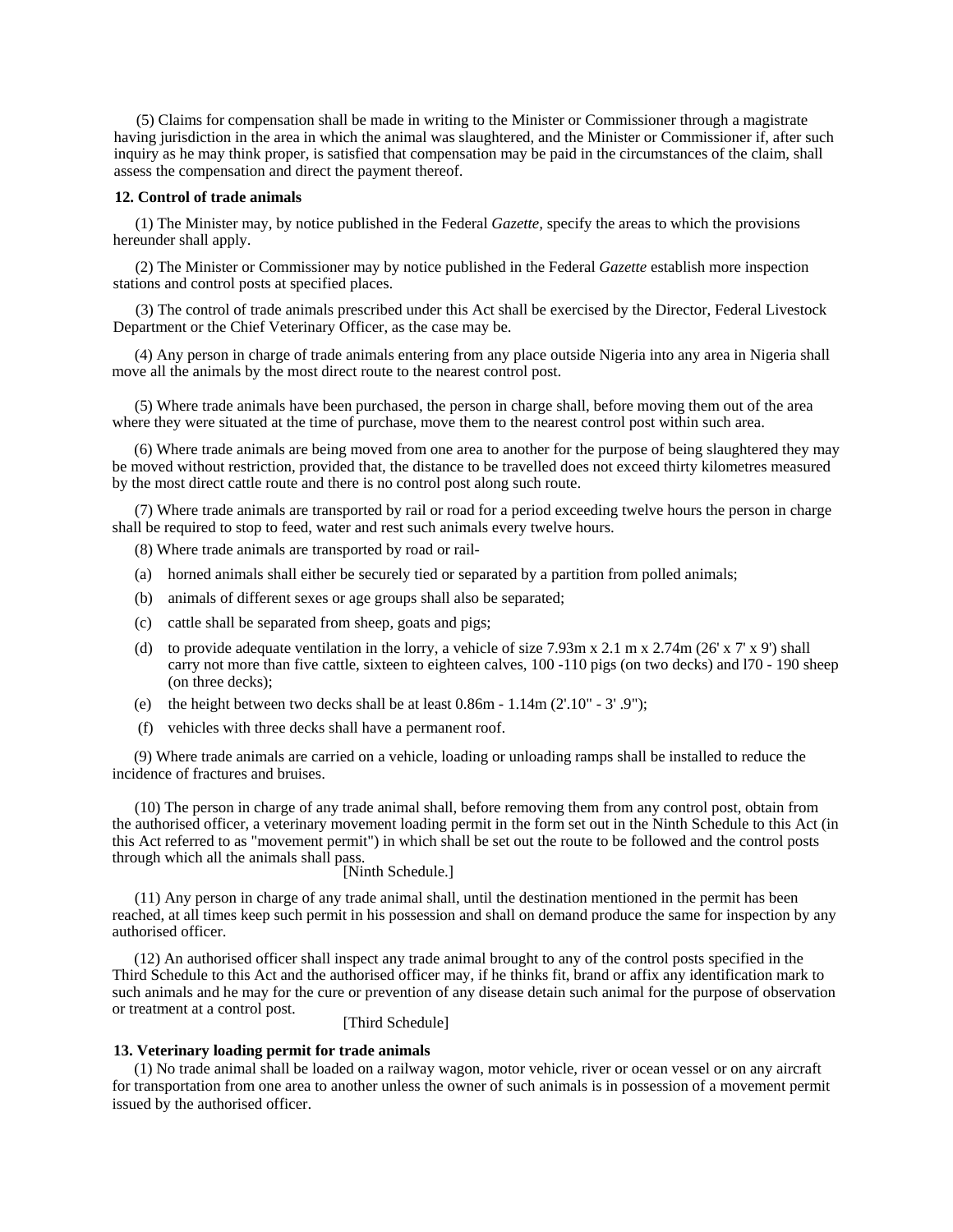(1) In respect of each consignment of trade animals, the movement permit shall be in the form set out in the Ninth Schedule to this Act and shall be valid for a specific journey only.

#### [Ninth Schedule.]

(3) The movement permit shall not be issued unless the authorised officer is satisfied that the provisions of this Act in respect of trade animals have been complied with and that such animals are in his opinion, fit to travel.

(4) A movement permit shall only be issued to a person who has been duly authorised under this Act.

#### **14. Trade animal licence**

(1) The owner of a trade animal licence shall not transport such animal by rail, motor vehicle, river or ocean vessel or by aircraft unless he is the holder of an annual licence granted in that behalf by the authorised officer.

(2) An annual licence shall be granted only to an owner who, during twelve months prior to the date of the granting of such licence, has transported by rail, motor vehicle, river or ocean vessel or by aircraft not less than 1,000 animal units.

(3) An annual licence shall not be transferable and shall be in the form set out in the Seventh Schedule hereto and the fee payable shall be  $\mathbb{H}100$ .

[Seventh Schedule.]

(4) An owner of trade animals who has not qualified for an annual licence may be granted a temporary licence which shall be valid for a period of three months including the month of issue.

(5) A temporary licence shall not be transferable and shall be in the form set out in the Eighth Schedule to this Act and the fee payable shall be N35.

[Eighth Schedule.]

#### **15. Contravention of sections 13 and 14**

(1) Any person granted a licence under section 14 of this Act who fails to drive or take the trade animal through the specified route and control post contravenes the provisions of this Act, provided that, no animal infected or suspected of being infected with disease shall be driven, taken or moved, except in so far as may be necessary for effective isolation or for procuring food and water pending the direction of the authorised officer.

(2) A person shall not be deemed to have contravened section 13 of this Act where he sells any or all of his animals before securing the place or destination mentioned in the permit, provided that, no animal infected or suspected of being infected with disease shall be sold except with the authority of the authorised officer; but he shall-

- *(a)* in the case of slaughter or sale of one or more animals in respect of which the movement permit has been issued, report the fact of such slaughter or sale at the next control post on the prescribed route, and in the case of any sale, full particulars of the place, date and the names of the purchaser; or
- *(b)* in the case of slaughter or sale resulting in the disposal of all animals in respect of which the movement loading permit has been issued, report the fact of such slaughter or sale either to the next control post on the prescribed route or the control post which he last departed from and in the case of any sale, full particulars of the place, date and name of the purchaser or purchasers.

#### **16. Duties of an owner of trade animal**

The person in charge of any trade animal which shows any symptoms of suffering from any disease or dies while in the process of being moved from one place to another, shall report the illness or death of such animal to the authorised officer on arrival at the first inspection station or control post, along the prescribed route, and in the case of death of the animal, shall dispose of the carcass as directed by the authorised officer.

#### **17. Offences of trade animal owner**

(1) Any person who-

*(a)* fails to take any trade animal to a control post or fails to take them by the most direct route as provided by this Act or refuses to obey the instructions of the authorised officer regarding the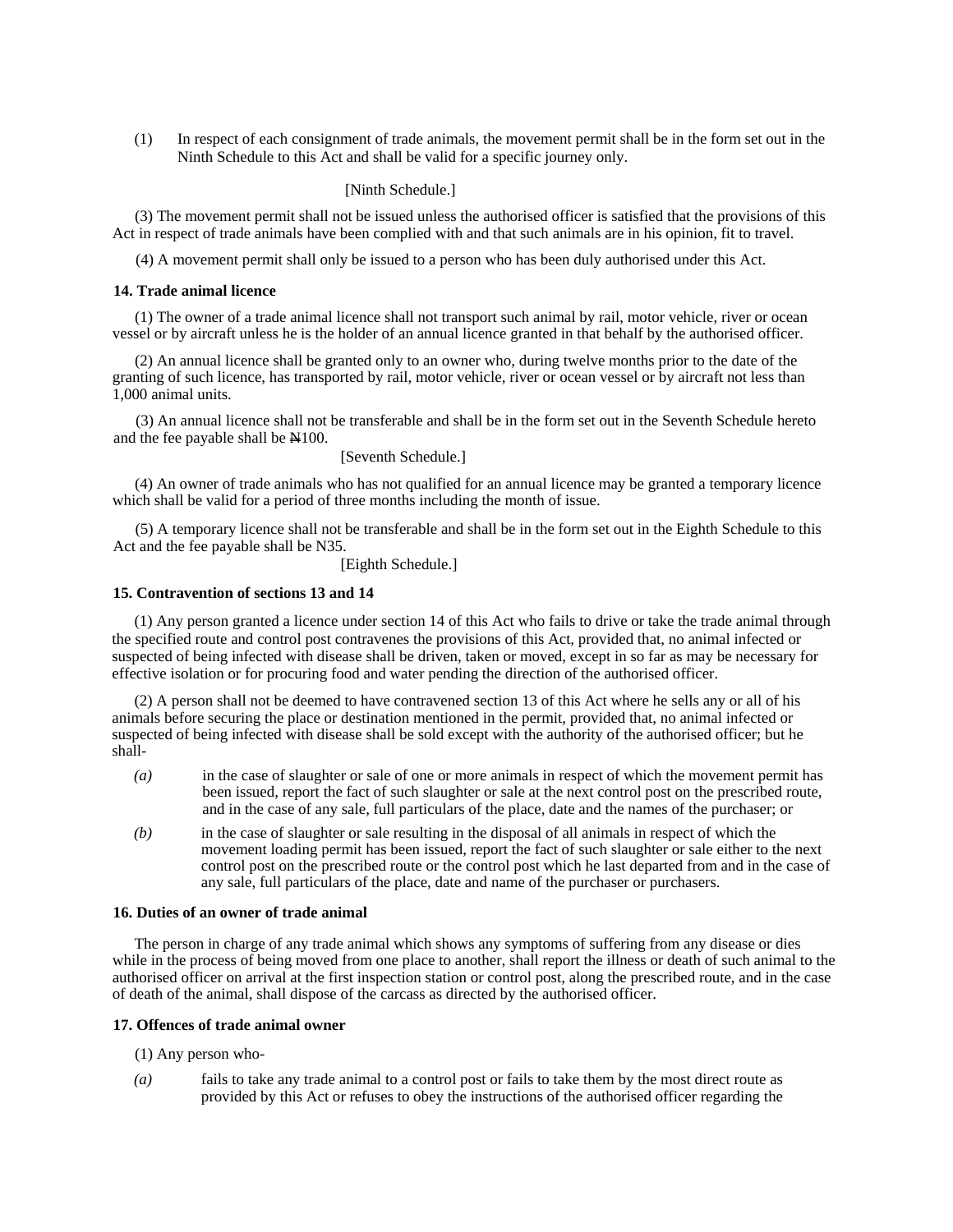inspection, treatment or detention of the animals in quarantine, or regarding the disposal of dead animals; or

- *(b)* removes any trade animal from such inspection station or control post without movement permit; or
- *(c)* fails to report the slaughter, death or illness of any trade animal; or
- *(d)* fails to produce a movement permit for inspection when required to do so,

shall be deemed to have contravened the provisions of this Act.

(2) Any person contravening any provisions of this section shall on conviction be liable to a fine not exceeding N100 or to imprisonment for a term not exceeding thirty days for the first offence and to a fine not exceeding N200 or to imprisonment for a term not exceeding two months for each subsequent offence.

# **18. Control of hatcheries and poultry farms**

(1) Any person who establishes or intends to establish a hatchery or a poultry farm of up to 250 birds shall be required to obtain a licence for its establishment from the Chief Veterinary Officer of the State in which the hatchery or farm is situate.

(2) All existing hatcheries and poultry farms of up to 250 birds shall be required to be registered within six months of the coming into effect of this Act.

(3) The owner of a hatchery or poultry farm shall manage and maintain such hatchery and poultry farm in a reasonable hygienic condition and comply with all vaccination measures in force in the State so as to prevent the outbreak and spread of disease.

#### **19. Licence for hatchery and poultry farm**

(1) A registration licence in the form set out in the Tenth Schedule to this Act shall be issued in respect of each hatchery or poultry farm established in any one location.

# [Tenth Schedule.]

(2) The annual fee payable for a registration licence shall be N50 for each hatchery of more than 1,000 eggs capacity and  $\cancel{\text{NS}}$  for a poultry farm with a flock of 250 but under 1,000, and  $\cancel{\text{NS}}$  for a flock of 1,000 and above.

(3) Any person who contravenes the provisions of this section shall be guilty of an offence and on conviction be liable to a fine of not less than  $\frac{150}{100}$  and not more than  $\frac{100}{100}$  or the closure of the hatchery or poultry farm.

#### **20. Powers of the Minister**

The Minister may make regulations-

- *(a)* prohibiting or restricting the importation by land, sea or air, either generally or from any specified country or place, of any animal or animal product, carcass, litter, fodder, biologic or any other thing by means of which disease may be carried by establishing a National Veterinary Quarantine Service;
- *(b)* prohibiting or restricting the exportation by land, sea or air either generally or to any specified country or place, of any animal or animal product, carcass, litter, fodder, biologic, or other thing by means which disease may be carried;
- *(c)* regulating the movement of animals for the purpose of trade and commerce between Nigeria and international borders, in order to prevent the spread of disease, through the direct administration by the Federal Livestock Department, of the quarantine stations and control posts listed in the Second and Third Schedules to this Act; and

# [Second and Third Schedules.]

*(d)* for the declaration of any disease of national and economic importance and taking measures to control or eradicate such disease.

# **21. Regulations**

(1) The Director or Chief Veterinary Officer, as the case may be, may, subject to the approval of the Minister or Commissioner, make regulations-

(a) providing for the examination, testing, isolation, inoculation, removal, disinfection, branding and slaughter of animals infected or suspected of being infected with any disease or such animal which may have been in contact with any diseased animal;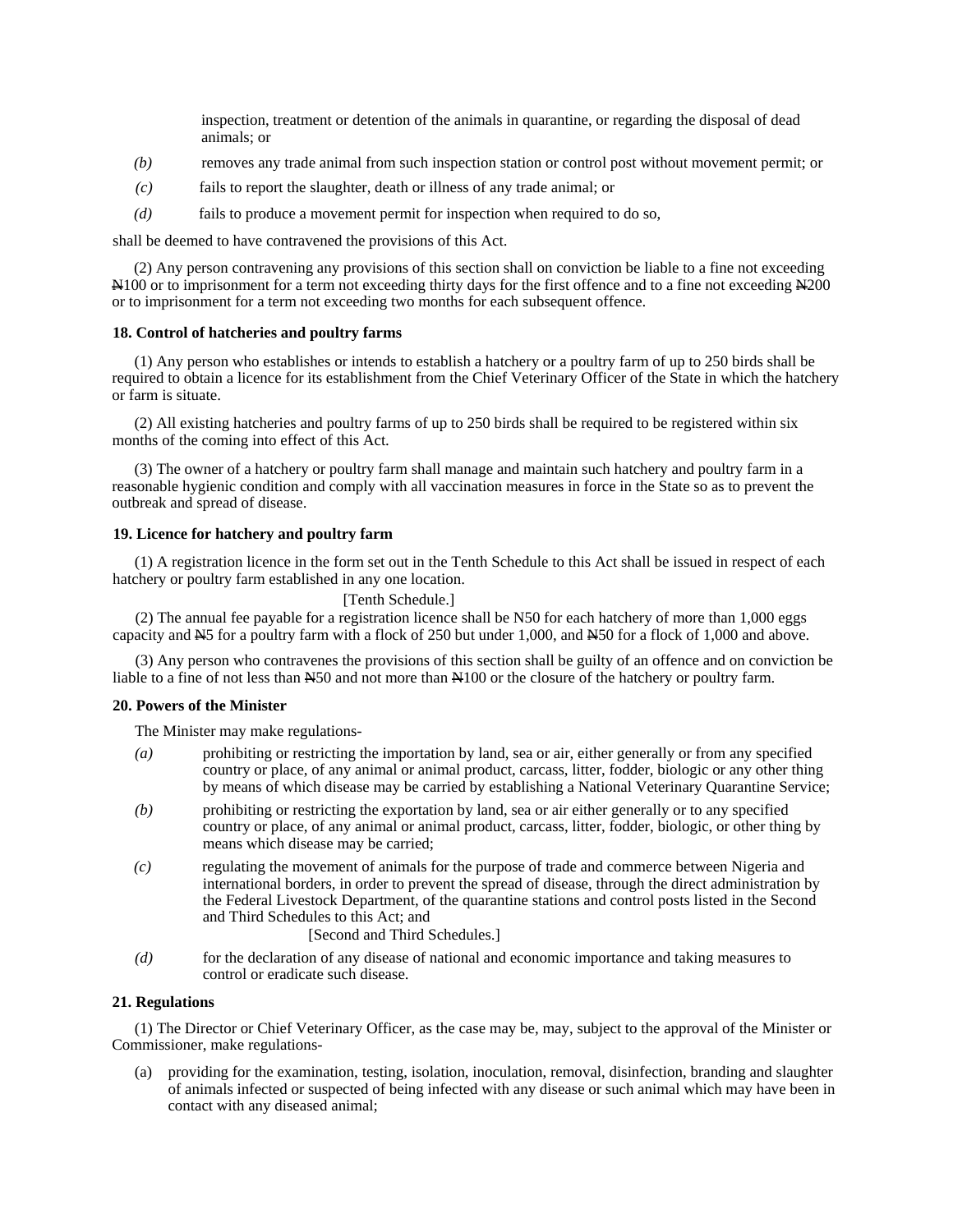- (b) prescribing and regulating the destruction, burial, digging up, disposal or treatment of any carcass or of any fodder, litter, utensils, pens, hurdles, faeces or any other thing being in an infected premises or removed therefrom;
- (c) regulating the movement of animals within a State;
- (d) prohibiting the movement of animals into an area in which there is suspected to be any disease, and for prohibiting or restricting the removal from any such area of any animal, carcass, litter, fodder, animal product, biologic or any other thing by means of which disease may be carried;
- (e) declaring any area to be a controlled area for purposes connected with the control of any disease and for eradicating such disease from such area and for preventing its introduction or re-introduction thereto and for prohibiting and restricting the movement of any animal from any such area;
- (f) the disinfection of persons, including the clothing of persons, who have been in contact with or employed about animals which are suffering or suspected to be suffering from disease;
- $(g)$  for the reporting of cases of disease or death amongst animals;
- *(h)* for the disinfection of buildings or places wherein animals infected with disease have been stalled or kept, and the disinfection and cleaning of public markets, private sale yards, airports and sea ports, railway premises, railway vans, trucks and carriages wherein any animal shall have been placed, kept or carried;
- *(i)* prohibiting in any place where disease exists the performance of any local customs likely to lead to the dissemination of such disease;
- *(j)* requiring or regulating the branding of animals, prescribing the brands which may or shall be used and providing for the registration of brands;
- *(k)* for the appointment of officers to carry out the provisions of any regulations made under this Act and conferring upon them all necessary powers;
- *(l)* prescribing and regulating the seizure, detention, disposal and forfeiture of any animal in relation to which any breach of any regulation under this Act or of any order or instructions under any such regulation has been committed and for determining the person who shall be liable to defray the expenses of such seizure, detention, and disposal;
- *(m)* prescribing the fees to be paid for any examination, inoculation, testing, disinfection, or for any certificate, licence, permit or other things issued or done under any regulation made under this Act, and the payment to be made for the feeding and stabling of any animal in quarantine;
- *(n)* prescribing the cases in which compensation may be paid to the owners of any animal slaughtered, or to the owners of any carcass destroyed because it is suspected of being infected with disease, under powers conferred by any provisions of this Act and determining the amount of such compensation and the funds out of which such compensation shall be paid;
- *(o)* prescribing the proof required that an animal or carcass is infected with disease or is suspected of being infected with disease;
- *(p)* prescribing and regulating the construction, position and proper sanitary maintenance of any place where an animal is kept; and
- *(q)* generally for the prevention of the introduction and spread of any disease and for giving effect to the purposes of this Act.

(2) Any regulations made under this Act shall have effect from the date of its publication in the Federal *Gazette*  or such later date as may be specified therein.

#### **22. Burden of proof by owner of diseased animal**

When an owner or person in charge of any animal suffering from disease is charged with an offence against any of the provisions of this Act, he shall be presumed to have known of the existence of such disease in such animal unless he satisfies the court that he had no such knowledge and could not within reasonable time have obtained such knowledge.

# **23. Interpretation**

In this Act, unless the context otherwise requires-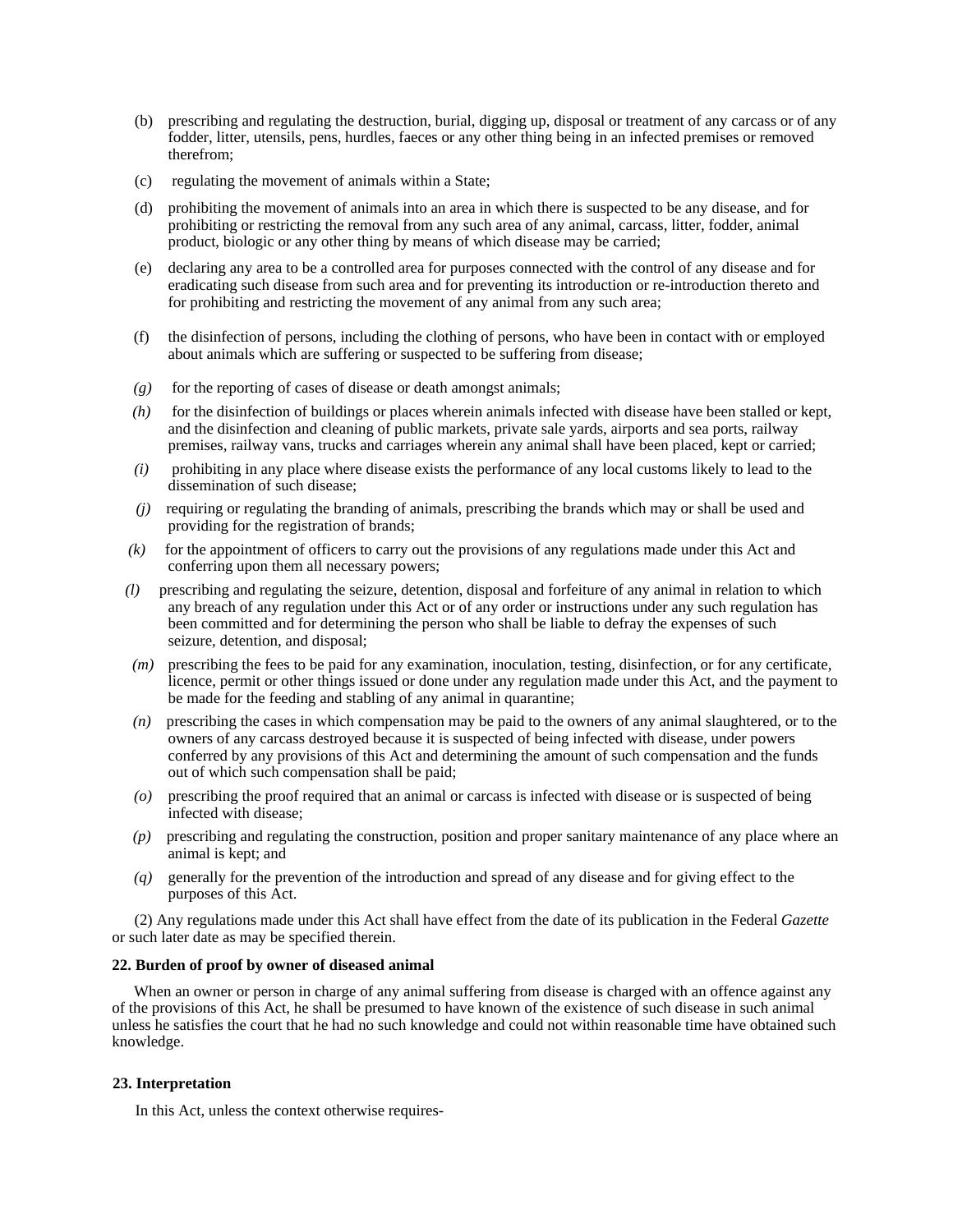**"animal"** means horse, mule, donkey, camel, cattle, cow, bull, bullock, heifer and calf, buffalo, sheep, goat, swine, dog, cat, laboratory animal, wild animal and for purposes of this Act includes bird, rabbit and poultry (domestic fowl, turkey, duck, goose, parrot and any birds of the parrot family, pigeon, guinea fowl and ostrich);

**"animal product"** means egg, milk, semen or any other part of the animal;

**"animal unit"** means one animal unit which is equivalent to one cow or camel or five sheep or five goats;

**"area"** means an area to which this Act applies;

**"authorised officer"** means any officer including a veterinary surgeon in private practice, authorised by the Director or Chief Veterinary Officer of any State, either in writing or by notice in the Federal *Gazette,* to perform a duty or to exercise a power in relation to which the expression is used;

**"biologic"** means any of the substances commonly known as vaccine serum, toxin, antitoxin, antibody and antigen used in veterinary practice;

**"carcass"** means the carcass of an animal and includes part of a carcass and the meat, bone, hide, skin, hoof, horn, wool, hair, blood, offal or any other part of animal separately or otherwise or any part thereof;

**"Chief Veterinary Officer"** means a veterinary officer appointed by the State Government charged with the overall responsibility for matters relating to animal health and production;

**"Commissioner"** means a Commissioner of a State charged with the responsibility for matters relating to animal health and production;

**"control post"** means an established area along trade cattle routes at international and inter-State borders or within the States with facilities for inspection, examination, vaccination and treatment of trade animals;

**"Director"** means the Veterinary Officer who has overall responsibility of the Federal Livestock Department;

**"hatchery"** means an establishment where poultry eggs are incubated and hatched for the purposes of sale and distribution;

**"infectious agent"** means any organism such as Virus, bacteria, fungus, protozoa, helminth, or their vectors causing disease in animals;

**"inspection station"** means an established area within a State along the cattle route with facilities for inspection and examination of trade animals;

**"local government"** shall be deemed to include the Chairman, the Secretary and the staff of the Veterinary Department of a Local Government Area;

**"magistrate"** shall be deemed to include a Justice of Peace and an area court judge, as the case may be;

**"Minister"** means the Minister charged with the responsibility for matters relating to animal health and production;

**"premises"** means house, tenement, land, farm, hatchery and includes rail wagon, motor vehicle, river or oceangoing vessel or aircraft;

**"prescribed officer"** means a person duly authorised by the Director, Chief Veterinary Officer or the Local Government, as the case may be, to perform a duty or exercise a power in relation to which the expression is used;

**"poultry farm"** means a farm where a flock of poultry is raised for the purpose of sale and distribution;

**"quarantine station"** means a designated place where animals with their boxes, rugs, kennels and other appurtenances which have come from infected or suspected to be infected countries or areas are detained at the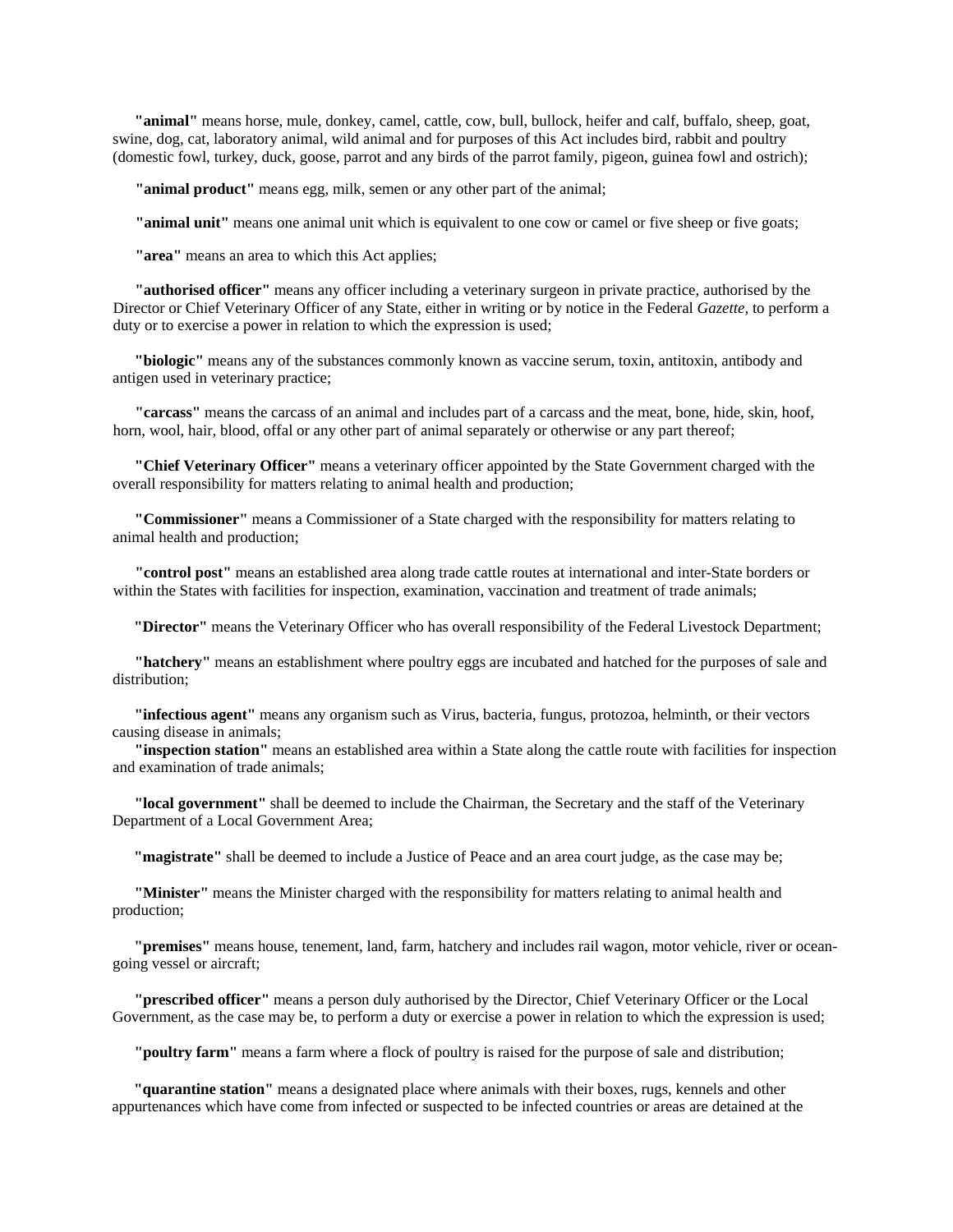frontiers, ports of entry or at other officially designated areas where they are temporarily kept before being allowed to mix with local stock or for restricting the movement of local stock infected or suspected to be infected with disease while under observation, disinfection and treatment;

**"trade animal"** means cattle, sheep, goat and camel, horse, donkey, pig, intended for slaughter or for use as a pack animal whether coming overland or by air or sea from any place outside Nigeria or purchased in and intended to be moved out of an area; but does not include cattle proceeding to grazing ground, and not intended for sale or for use as pack animals;

**"Veterinary Officer"** means a Veterinary Surgeon in the service of the Federal, State or Local Government;

**"Veterinary Surgeon"** means a professional veterinarian duly registered to practise by the Veterinary Council in Nigeria.

# **24. Short title**

This Act may be cited as the Animal Diseases (Control) Act.

# **SCHEDULES**

# FIRST SCHEDULE [Section 8 (l).]

# *Diseases of Animal*

- 1. Actinobacillosis
- 2. Actinomycosis
- 3. African Swine Fever
- 4. African Horse Sickness
- 5. Anaplasmosis
- 6. Anthrax
- 7. Aujesky's Disease
- 8. Avian Encephalomyelitis
- 9. Avian Infectious Bronchitis
- 10. Avian Leucoses Complex
- 11. Avian Infectious Laryngotracheitis
- 12. Babesiosis
- 13. Black Quarter
- 14. Blue Tongue
- 15. Botulism
- 16. Bovine Malignant Catarrh
- 17. Brucellosis (Bovine, Ovine, Caprine and Porcine)
- 18. Canine Distemper
- 19. Caseous Lymphadenitis
- 20. Contagious agalactia
- 21. Contagious Bovine Pleuropneumonia
- 22. Coccidiosis
- 23. Contagious Pustular Dermatitis
- 24. Contagious Caprine Pleuropneumonia
- 25. Contagious Epivaginitis
- 26. Contagious Ophthalmia
- 27. Chronic Respiratory Disease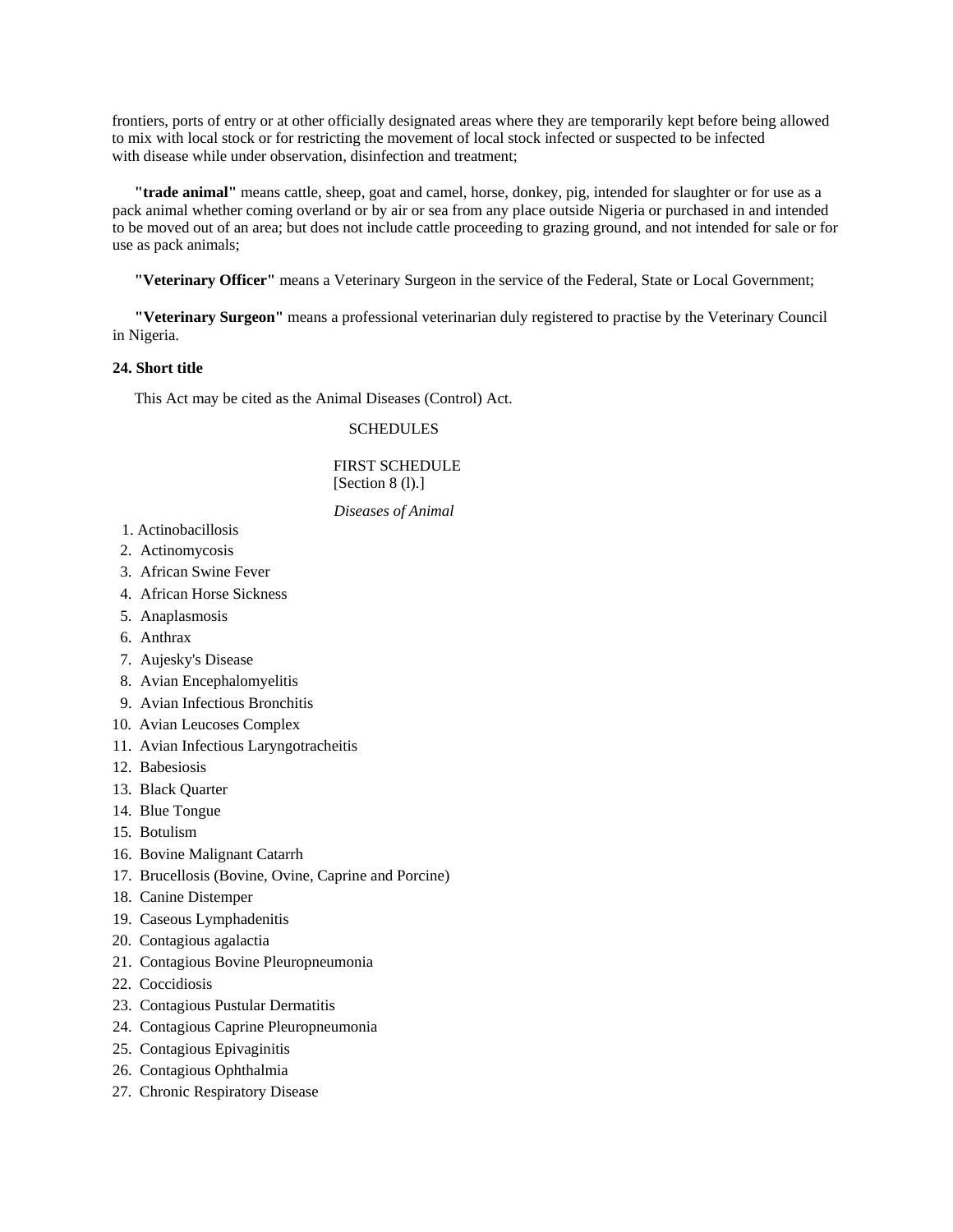- 28. Cysticercosis (Bovine and Porcine)
- 29. Dourine
- 30. Duck Plague (Duck Virus Enteritis)
- 31. Duck Virus Hepatitis
- 32. East Coast Fever
- 33. Echinococcosis
- 34. Enterotoxaemia
- 35. Enzootic Abortion of Sheep
- 36. Enzootic Pneumonias of Pigs
- 37. Equine Encephalomyelitis
- 38. Fascioliasis
- 39. Equine Infectious Anaemia
- 40. Farcy (Bovine)
- 41. Foot and Mouth Disease
- 42. Foot Rot
- 43. Fowl Cholera
- 44. Fowl Plague
- 45. Fowl Typhoid
- 46. Glanders
- 47. Gumboro Disease
- 48. Haemorrhagic Speticaemia
- 49. Heart Water
- 50. Hog Cholera
- 51. Infectious Bovine Rhinotracheitis
- 52. Infectious Coryza
- 53. Influenza and Para-influenza of Animals
- 54. Johne's disease
- 55. Lumpy Skin Disease
- 56. Lymphangitis (Ulcerative and Epizootic)
- 57. Marek's Disease
- 58. Melioidosis
- 59. Mucosal Disease Complex (Bovine Virus Diarrhoea)
- 60. Myxomatosis
- 61. Nairobi Sheep Disease
- 62. Newcastle Disease
- 63. Peste Des Petits Ruminant of Sheep and Goat 64.Pox Disease of all Species of Animals
	- *First Schedule continued*
- 65. Psittacosis and Ornithosis
- 66. Q-fever
- 67. Rabies
- 68. Rift Valley Fever
- 69. Rinderpest
- *70.* Salmonella Infections (S. *abortus equi,* S. *abortus ovis* and *S.pullorum)*
- 71. Scrapie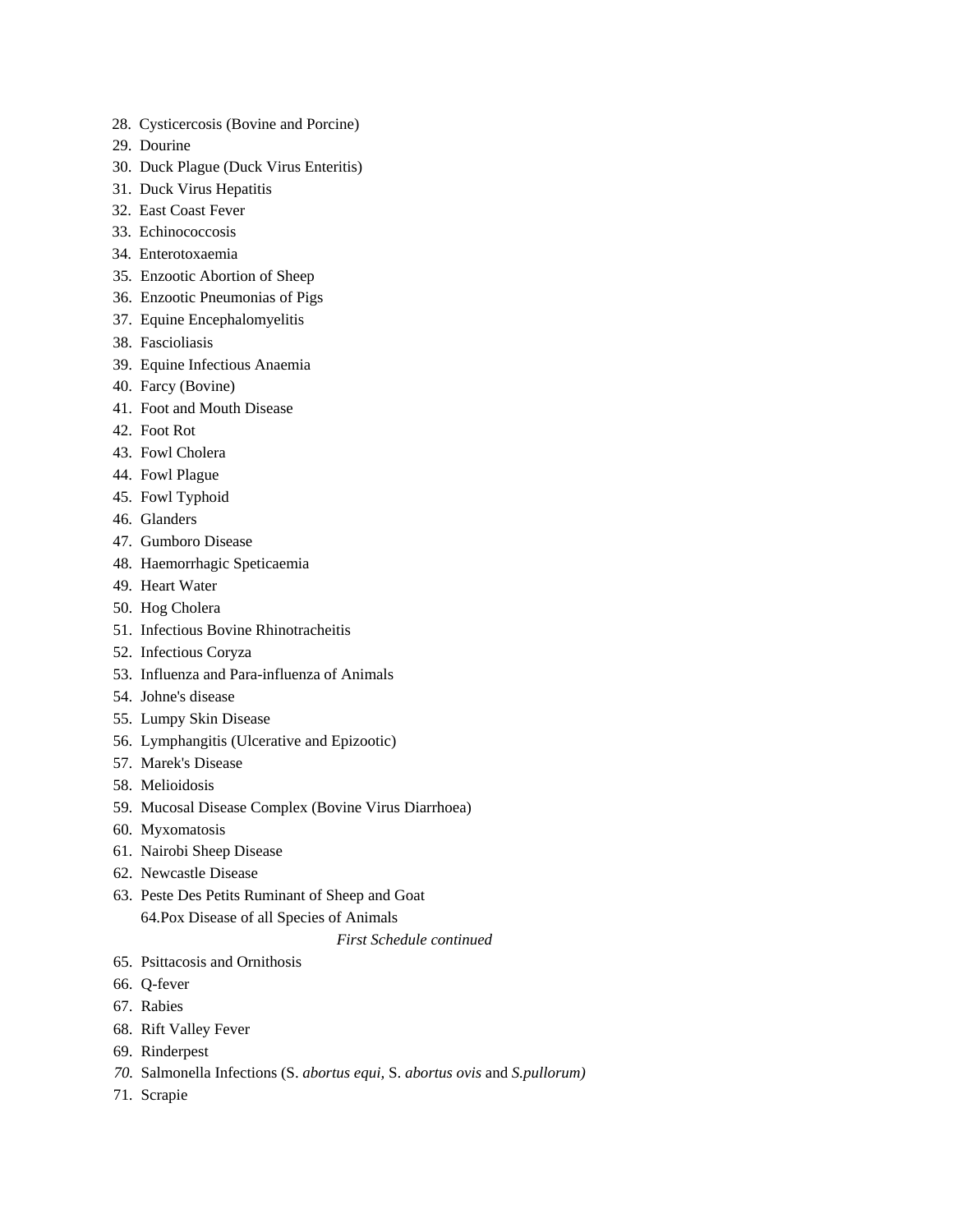# 72. Strangles

- 73. Streptothricosis
- 74. Swine Erysipelas
- 75. Swine Vibrionic Dysentery
- 76. Teschen Disease
- 77. Trichinosis
- 78. Trichomonas Foecus Infection
- 79. Tuberculosis (Bovine and Avian)
- 80. Vesicular Stomatitis.

# SECOND SCHEDULE

# [Sections 1 (3) and 20 *(c).]*

# *Location of Quarantine Stations*

- 1. Lagos Murtala Mohammed International Airport and Apapa and Tin Can Island Sea Ports
- 2. Kano Aminu Kano International Airport
- 3. Port Harcourt Port Harcourt International Airport and Sea Port
- 4. Ilorin International Airport
- 5. Calabar International Airport and Sea Port
- 6. Warri Sea Port
- 7. Maiduguri International Airport
- 8. Kaduna International Airport
- 9. Jos International Airport
- 10. Sokoto -International Airport
- 11. Any other air or sea ports in Nigeria as may be declared at any time by the Minister.

# THIRD SCHEDULE

# [Sections 1(3), 12 (12) and 20 *(c).*]

*List of International Control Posts'* 

*Gongola State Kano State* 

1. Dorofi 1. Maigatari

• States retained as in L.F.N. 1990.

| 2. Mayondaga |
|--------------|
| 3.Toungo     |
| 4.Gonye      |
| 5.Gurin      |
| 6.Sorau      |
| 7.Mubi       |

2. Mayondaga *Kaduna State*

1. Jibia 2. Maidua

- 3. Dankama
- 4. Kanda

*Sokoto State*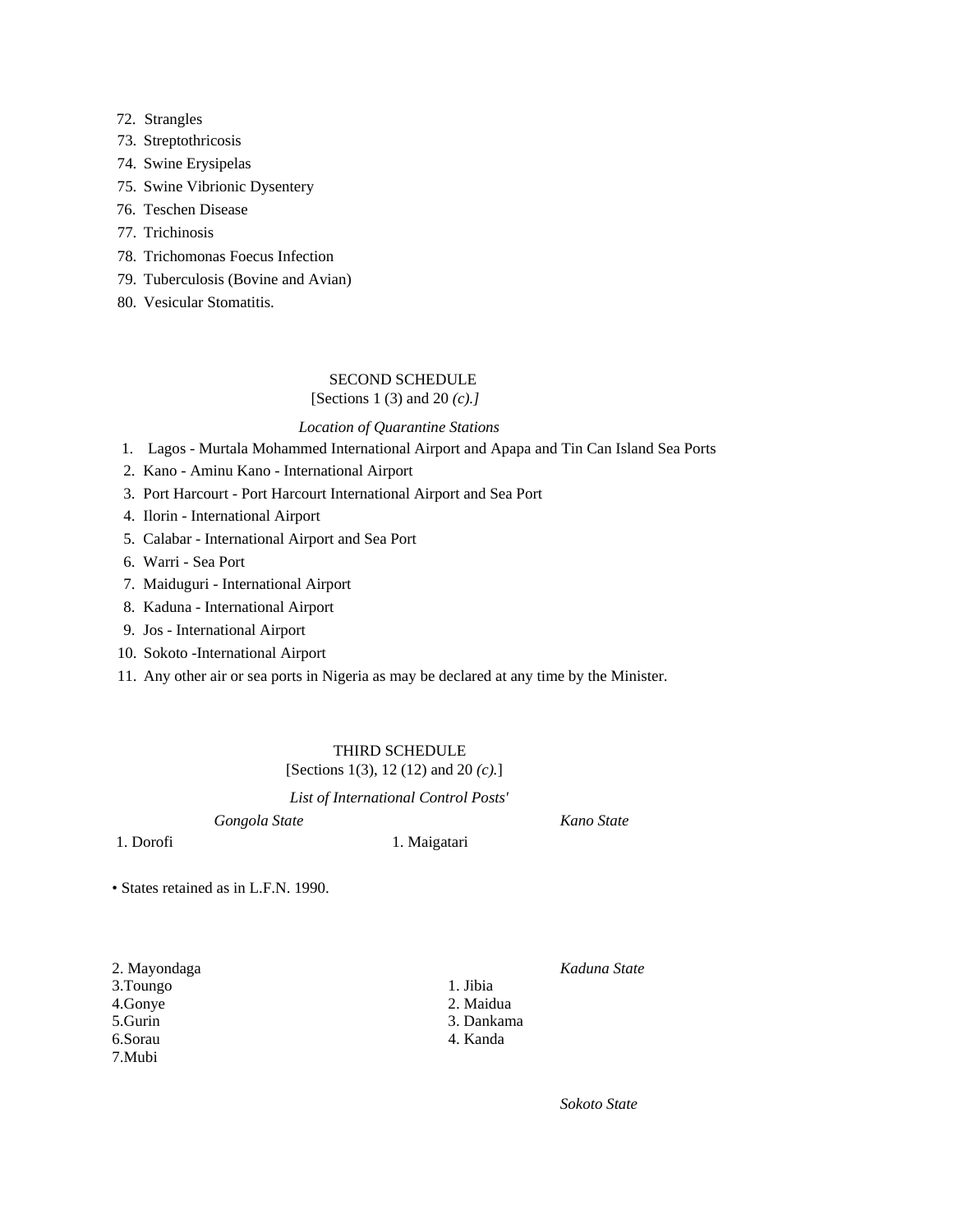| <b>Borno</b> State | 1. Shinkaffi                    |
|--------------------|---------------------------------|
| 1. Bama            | 2. Sabon Binin                  |
| 2. Segel           | 3. Wurno                        |
| 1.Gamboru/Ngala    | 4. Illela                       |
| 2.Abadan           | 5. Ruwawuri                     |
| 3.Geidan           | 6. Sackaka Babba and Sack Tambo |
| 4.Gashua           | 7. Unguwar Makara               |
| 5.Nguru            | 8. Kangiwa                      |
| 6.Yusfari          | 9. Kamba                        |
| 7.Dikwa            | <b>Cross River State</b>        |
| Kwara State        | 1. Ikom                         |
| 1. Okuta           | Lagos State                     |
| Ogun State         | 1. Seme                         |

## 1. Idiroko

The above list is in addition to any other area in the Federal Republic of Nigeria that may be declared as an International Control Post by the Minister.

*List of Inter-State Control Posts\** 

3. Makurdi - Benue State 4. Gada Buki - Plateau State

5. Any other areas that may be declared as control posts within a State of the Federal Republic of Nigeria by the Commissioner.

# FOURTH SCHEDULE [Section 1 (1).]

*Animal Import Permit for Animals* 

Permission is hereby granted to *Mr/Mrs/Miss .....................................................................* .

\* States retained as in L.F.N. 1990. *Animal Diseases (Control) Act* 

# FOURTH *SCHEDULE-continued*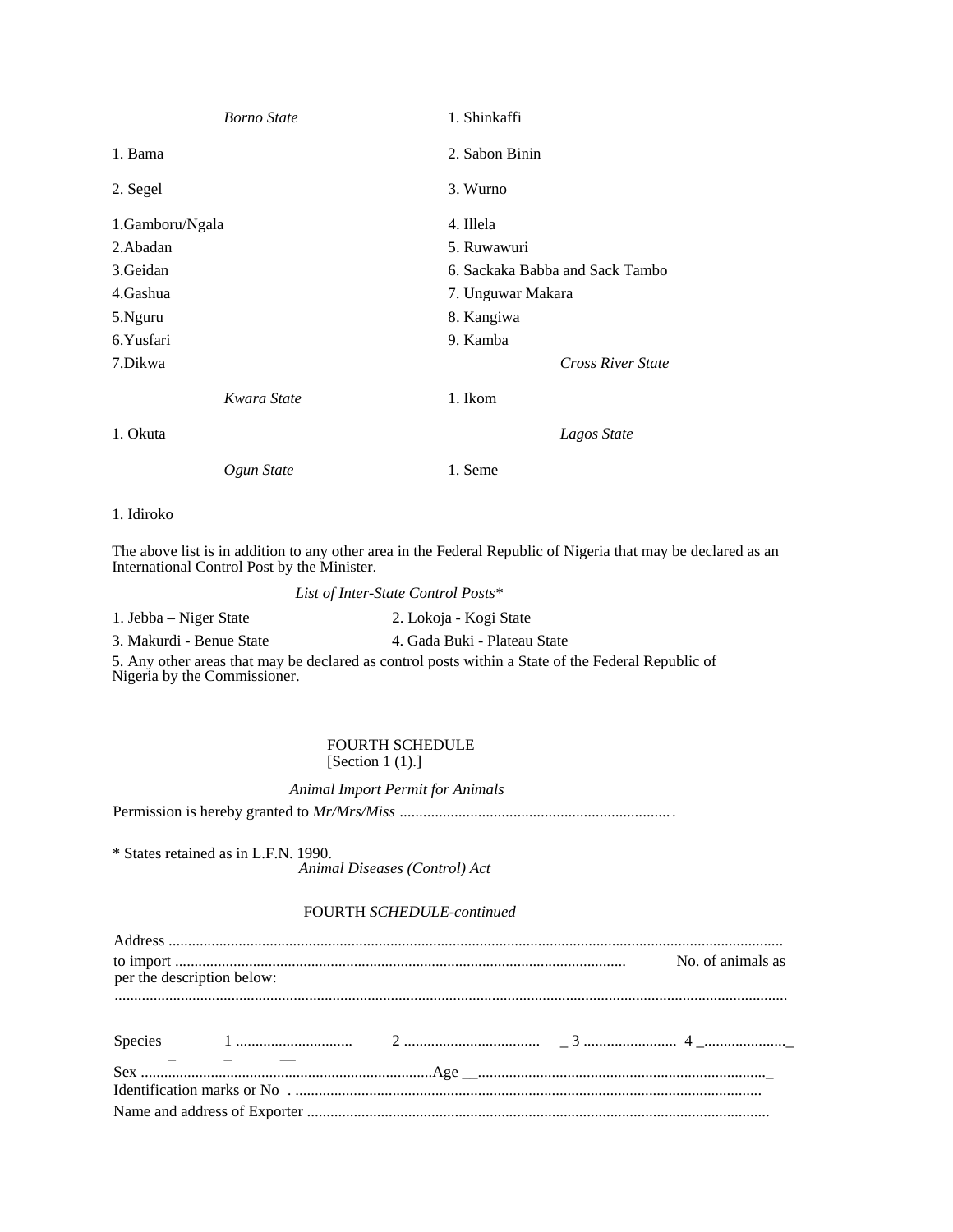Place of origin of the Animal ........................................................................................................................ Species

........................................................................................................................................................................................... .......................................................................................................................................................................................

 Port of embarkation ........................................... ........................................................................................................ Nature and identification of means of transport .................................................................................................... \_

The above animals should be accompanied by individual health certificates issued by a Government Veterinary Officer or a registered veterinary practitioner of the country of origin of the animals. The certificate should state that the animal is clinically free from the diseases mentioned in the Animal Diseases (Control) Act and is in sound health. The animal health certificate should also state to have fulfilled the following conditions for cattle, buffalo, sheep and goat:

- 1. Deworming 15 days before the start of journey.
- 2. Deticking One week before the journey (mention the drug).
- 3. Negative for Brucella Serum Tube agglutination test (mention time and date of test).
- 4. Negative for tuberculin test by D.I.D\_ method using Bovine P.P.D\_ tuberculin (mention date of test).
- 5. Provision of feed, water while on journey.
- 6. Animals have come from herd/flocks where the following diseases have not been reported in the last one year

# FIFTH SCHEDULE

| [Section $1(1).$ ] |
|--------------------|
|                    |

| Animal Import Permit for day-old chicks, day-old turkey chicks, etc.<br>and eggs of birds for hatching |  |
|--------------------------------------------------------------------------------------------------------|--|
|                                                                                                        |  |
|                                                                                                        |  |
| chicks/poults/ducklings/gooslings/eggs of birds for hatching as per description given below-           |  |
|                                                                                                        |  |

# *Animal Diseases (Control) Act*

# FIFTH *SCHEDULE-continued*

Name and address of the establishment of origin ........................................................................................................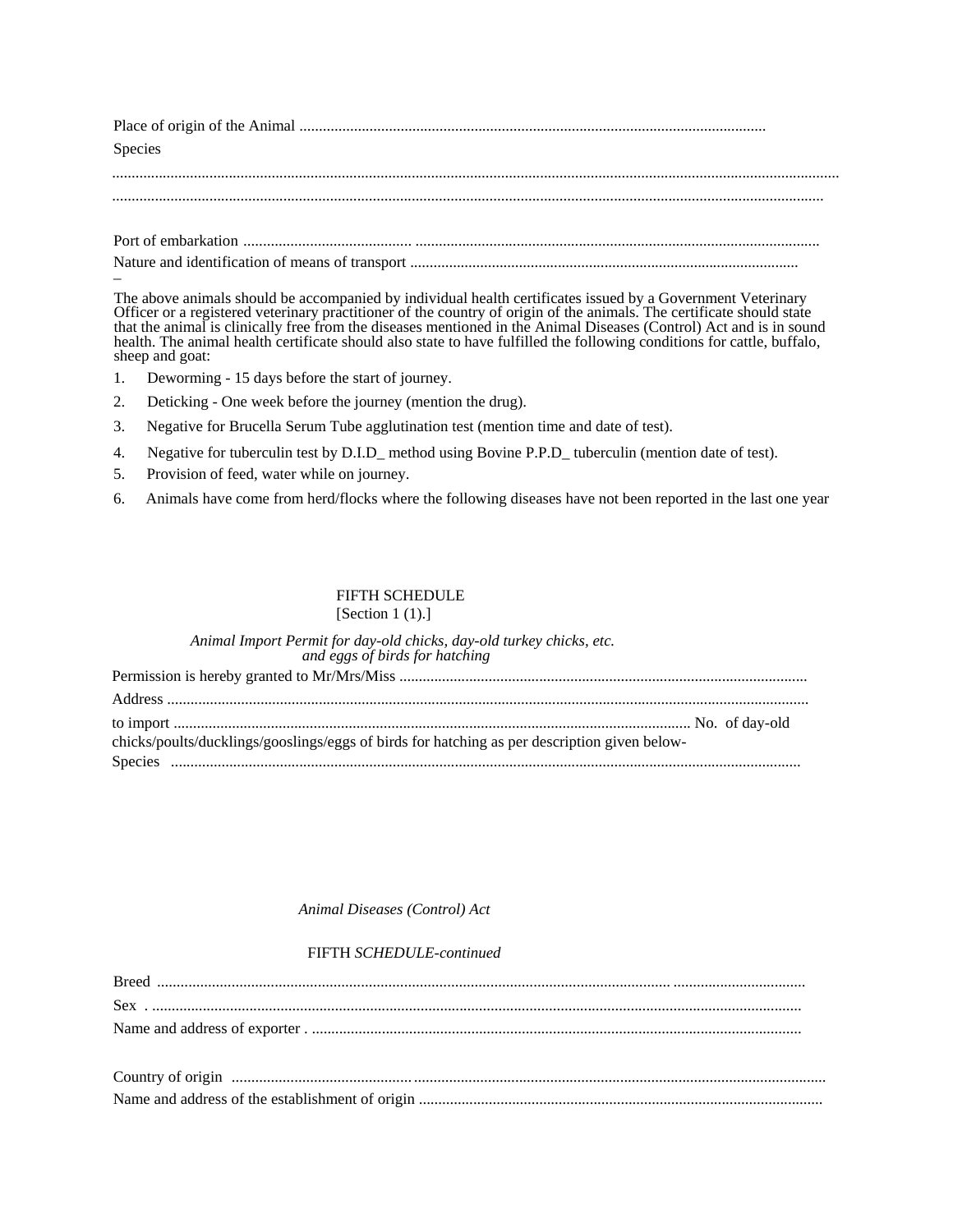In the case of day-old chicks/turkey/duckling/eggs, etc., they should be accompanied by a health certificate issued by a government veterinary officer or a registered veterinary surgeon of the country of origin of birds/eggs. The certificate should state that the birds (in case of the eggs, the birds who laid the eggs) are clinically free from the diseases and are originated from a farm or hatchery which is also free (for the last one year), from the disease mentioned in the Animal Diseases (Control) Act. It should also be certified that they are vaccinated against new cattle disease/gumboro/marek's disease.

.................................................

*Signature Director, Federal Livestock Department* 

Official Stamp

Nigeria

# SIXTH SCHEDULE

[Section 2.]

# *Animal Semen Import Permit*

| Permission is hereby granted to-                                        |
|-------------------------------------------------------------------------|
|                                                                         |
|                                                                         |
| for the importation of semen of animals as per the details given below- |
|                                                                         |
|                                                                         |
|                                                                         |
|                                                                         |
|                                                                         |
|                                                                         |

# *Animal Diseases (Control) Act*

# SIXTH *SCHEDULE-continued*

The semen should be accompanied by the following model of zoo sanitary (individual) certificate signed by the government veterinary officer or a registered veterinary practitioner of the country of origin of the animals/semen. *I Information concerning the animal (x)*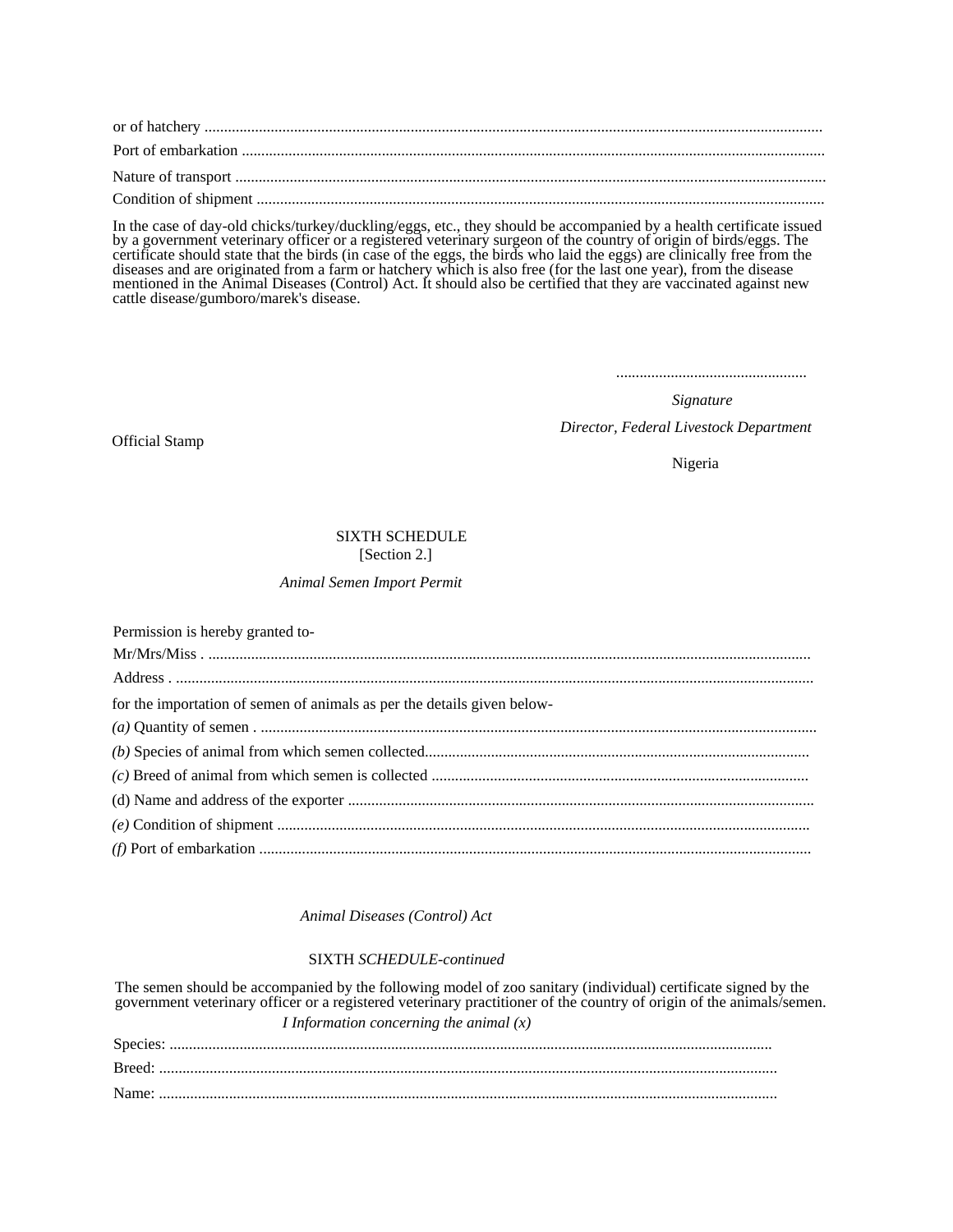| 11 Information concerning the Semen $(x)$                                                                                                                            |                                        |  |
|----------------------------------------------------------------------------------------------------------------------------------------------------------------------|----------------------------------------|--|
|                                                                                                                                                                      |                                        |  |
| 111 Origin of the Semen                                                                                                                                              |                                        |  |
|                                                                                                                                                                      |                                        |  |
| <b>IV Destination of the Semen</b>                                                                                                                                   |                                        |  |
|                                                                                                                                                                      |                                        |  |
|                                                                                                                                                                      |                                        |  |
|                                                                                                                                                                      |                                        |  |
| V Sanitary Information                                                                                                                                               |                                        |  |
| The undersigned official veterinarian certifies as follows:                                                                                                          |                                        |  |
| The animal (bull, buffalo, ram, he-goat, boar) from which the semen was collected did not show any clinical sign of<br>disease on the day or the collection.         |                                        |  |
|                                                                                                                                                                      |                                        |  |
|                                                                                                                                                                      |                                        |  |
|                                                                                                                                                                      |                                        |  |
|                                                                                                                                                                      | Signature                              |  |
|                                                                                                                                                                      |                                        |  |
|                                                                                                                                                                      | Signature                              |  |
|                                                                                                                                                                      | Director, Federal Livestock Department |  |
|                                                                                                                                                                      |                                        |  |
| Animal Diseases (Control) Act                                                                                                                                        |                                        |  |
| <b>SEVENTH SCHEDULE</b>                                                                                                                                              |                                        |  |
| [Section 14 $(3)$ .]                                                                                                                                                 |                                        |  |
| Trade Animal Licence (annual) (endorsements)                                                                                                                         |                                        |  |
|                                                                                                                                                                      |                                        |  |
|                                                                                                                                                                      |                                        |  |
| Annual licence is hereby granted to-                                                                                                                                 |                                        |  |
|                                                                                                                                                                      |                                        |  |
|                                                                                                                                                                      |                                        |  |
| to transport trade animals by rail, motor vehicle, river or ocean vessel or by aircraft as per the conditions set out in<br>the Control of Trade Animal Regulations. |                                        |  |
| Not more than 1,000 animal units shall be transported under this licence.                                                                                            |                                        |  |
|                                                                                                                                                                      |                                        |  |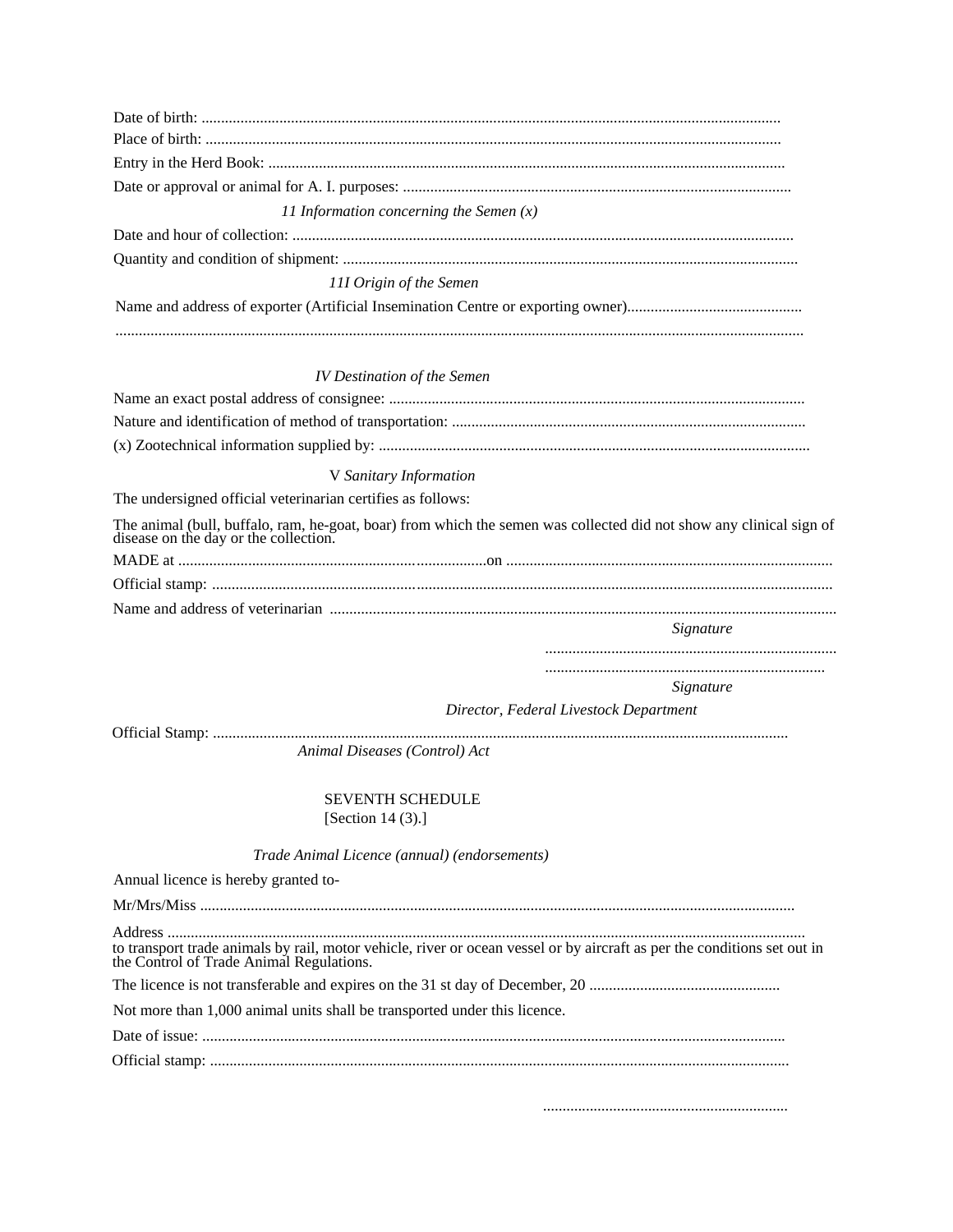# *Signature*

# *Authorised Officer*

### *Endorsements*

Vet. loading permit no. Vehicle identification no. Animal species No. of animals Breed Male Female Young ones State of origin Date of departure from state of origin Date touching last control post Destination Intending use Slaughter/breeding General appearance Sick if any Deaths if any Vaccination done Vaccination certificate

# SEVENTH *SCHEDULE-continued*

|--|--|

Remarks

Checked by initials

*N.B.* Trade Animal Licence (Annual) shall be a printed booklet with 12 Sheets of endorsement forms, one for each calendar month. Further licences will be issued on the production of expired ones.

# EIGHTH SCHEDULE

# [Section 14 (5).]

# *Trade Animal Licence (temporary)*

Temporary licence is hereby granted to Mr/Miss/Mrs ..................................................................................

Address ........................................................... ...........................................................................................

To transport trade animal by rail, motor vehicle. river or ocean vessel or by aircraft. as per the conditions set out in the Control of Trade Animal Regulations.

The licence is not transferable and valid for a period of three months from the date of issue.

Not more than 1,000 animal units may be transported under this licence.

 Date of issue: ....................................................................................................................... ..................................... Official stamp: ..................................................................................................................... . ...................................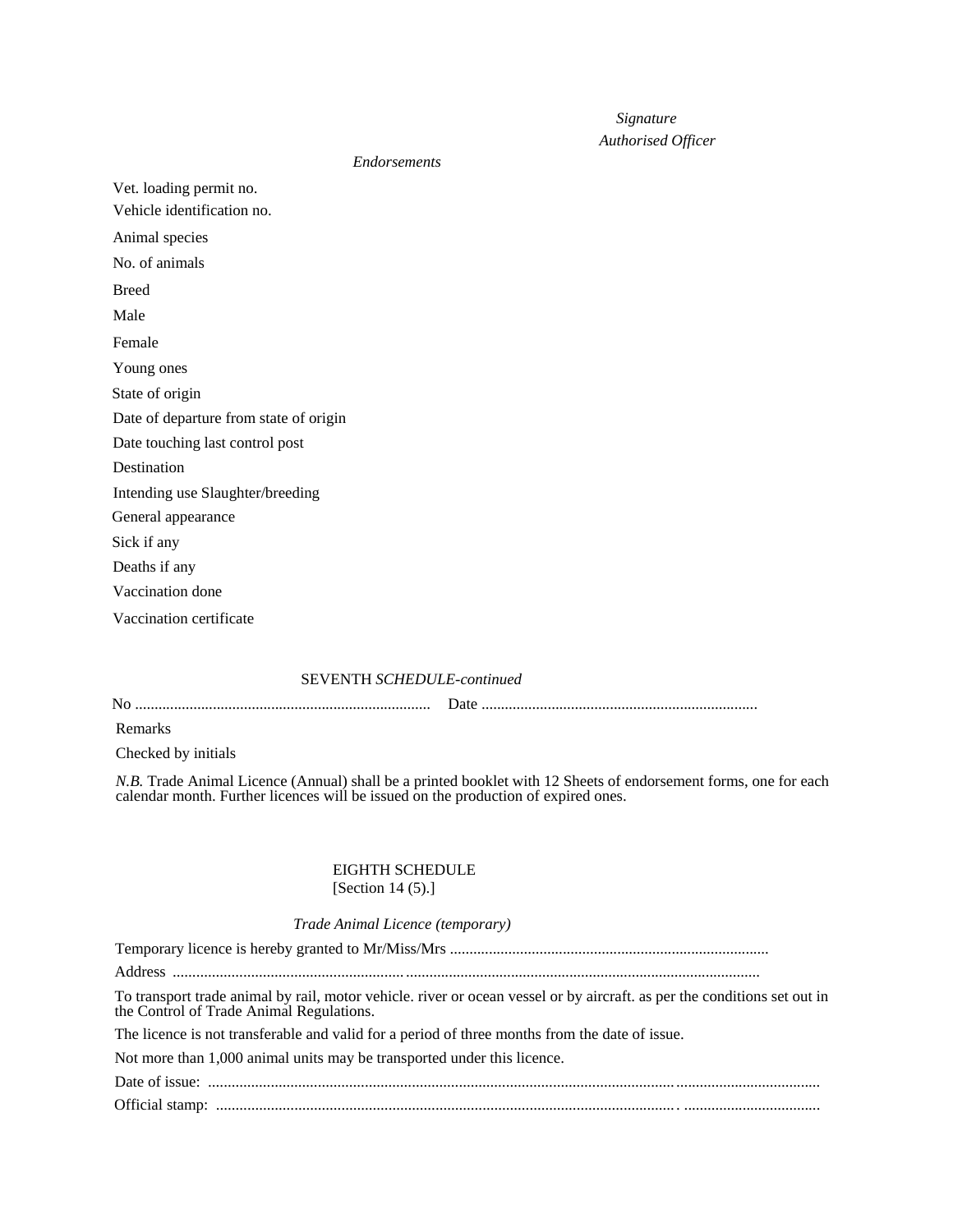Signature Authorised Officer

# NINTH SCHEDULE [Section 12 (10) and 13 (2).]

# Veterinary Movement Loading Permit

| Permission is hereby granted to-                                       |
|------------------------------------------------------------------------|
|                                                                        |
|                                                                        |
| to load for transporting trade animals as per the details given below- |
|                                                                        |
|                                                                        |
|                                                                        |
|                                                                        |
|                                                                        |

Signature

Authorised Officer

TENTH SCHEDULE [Section 19 (1).]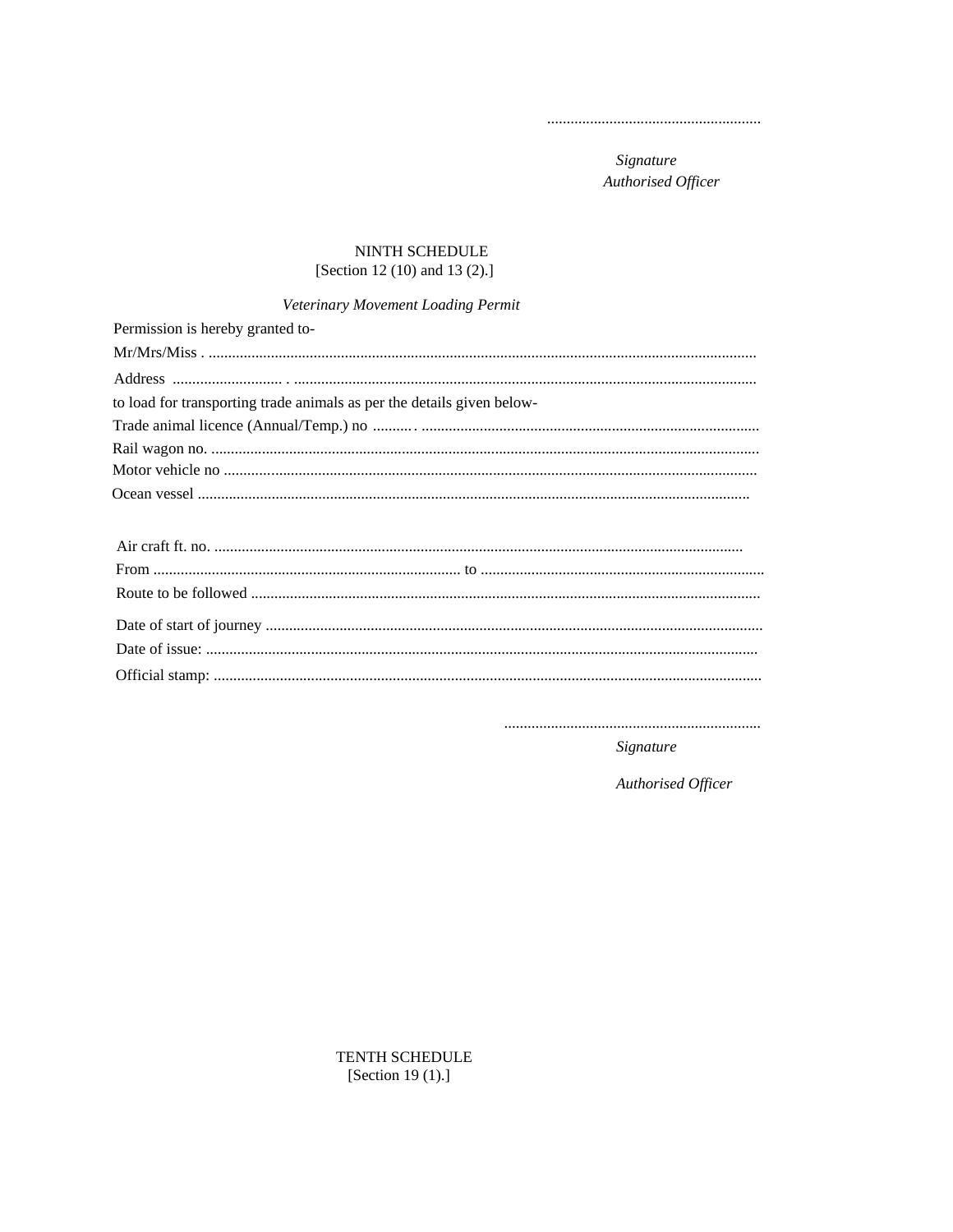### *Licence for Poultry Farm/Hatchery Establishment*

| for the establishment of a poultry farm/hatchery as per the details given below. |
|----------------------------------------------------------------------------------|
|                                                                                  |
|                                                                                  |
|                                                                                  |
|                                                                                  |
|                                                                                  |
|                                                                                  |
|                                                                                  |
|                                                                                  |
|                                                                                  |

The licence is issued on the conditions set out on the Control of Hatcheries and Poultry Farms Regulations. The Chief Veterinary Officer or any of his representatives will have power to inspect the farm/hatchery at any time of the day and the proprietor shall maintain the Poultry Farm/Hatchery as per the technical instructions offered by the Chief Veterinary Officer or his representative. Any additions or disease outbreaks in the farm/hatchery should be notified by the proprietor of the farm/hatchery to the Chief Officer of the State concerned.

Date ............................................................................................................................

*Signature Chief Veterinary Officer* 

# ELEVENTH SCHEDULE [Sections 3 and 4.]

*Animal vaccine, infectious agents and other biologics Import Permit* 

Permission is hereby granted to-

Dr/Mr/Mrs/Miss .................................................................................................................... ............................

Address ................................................................................................................................. . ..............................

importation of vaccine/antitoxin/antiserum/antigen/antibody for animals/poultry as per the details given below-

*(a)* Type of vaccine/antitoxin/antiserum/antigen/antibody/biological material/infectious agent.

*(b)* Quantity of vaccine/antitoxin/antiserum/antigen/antibody/biological material/infectious agent.

*........................................................................................................................................................................................*

Any imported animal biologic must be accompanied by the following information-

*(a)* Laboratory or origin

*(b)* Hatch no.

*(c)* Date of manufacture

*(d)* Date of issue

*(e)* Expiry date

(*f*) Shelf life

*(g)* Composition of vaccine/biological material/infectious agent.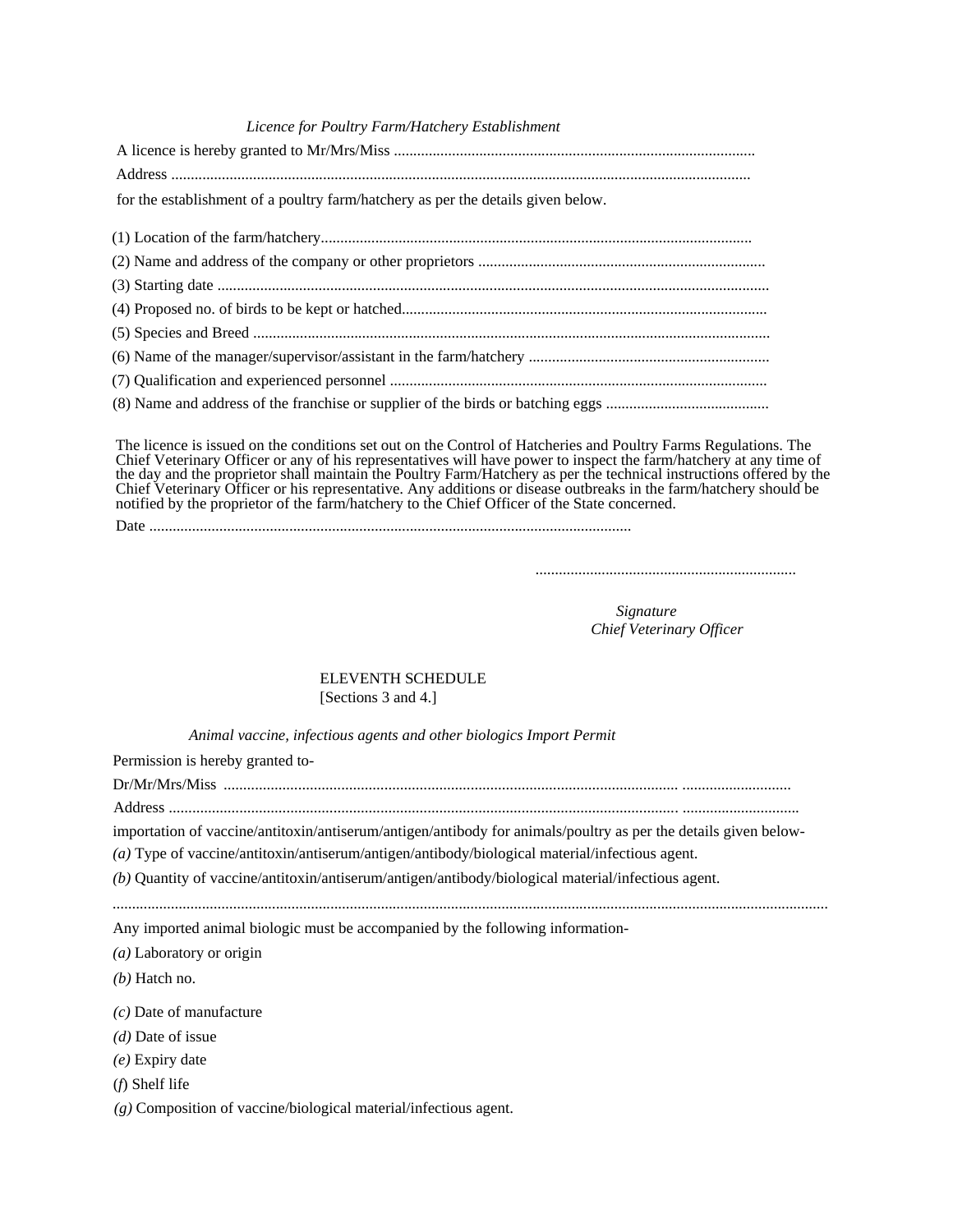# FOR OFFICIAL USE ONLY

Permit approved/not approved

.............................................................................

*Director, Federal Livestock Department, Lagos* 

# TWELFTH SCHEDULE [Section 6.]

# *Animal export permit (pet birds and animals)*

Valid till ........................ .

| Permission is hereby granted to- |  |  |
|----------------------------------|--|--|
|                                  |  |  |
|                                  |  |  |
|                                  |  |  |
|                                  |  |  |
|                                  |  |  |
|                                  |  |  |
|                                  |  |  |
|                                  |  |  |
|                                  |  |  |
|                                  |  |  |
|                                  |  |  |
|                                  |  |  |

The above animals shall be accompanied by individual health certificates issued by a government veterinary officer or a registered veterinary practitioner of the country of origin of the animals. The certificate shall state that the animal is clinically free from the diseases mentioned in the Animal Disease (control) Act and is in sound health. The animal health certificate shall also state to have fulfilled the following conditions for the cattle, buffalo, sheep and goat-

- 1. Deworming Fifteen days before the start of journey.
- 2. Deticking One week before the journey (mention the drug).
- 3. Negative for Brucella Serum Tube agglutination test (mention time and date of test).
- 4. Negative for tuberculin test by D.I.D. method using Bovine P.P.D. tuberculin (mention date of test).
- 5. Provision of feed and water while on journey.
- 6. Animals have come from herds/flocks where the following diseases

have not been reported in the last one year.

In the case of dogs, cats and other pet animals-

|  |  | 2. Valid health certificate assigned by a veterinary surgeon in the employment of the country of exportation must |
|--|--|-------------------------------------------------------------------------------------------------------------------|
|  |  |                                                                                                                   |

accompany the ......................................................................................................................................................

......................................................................................................................................................................................